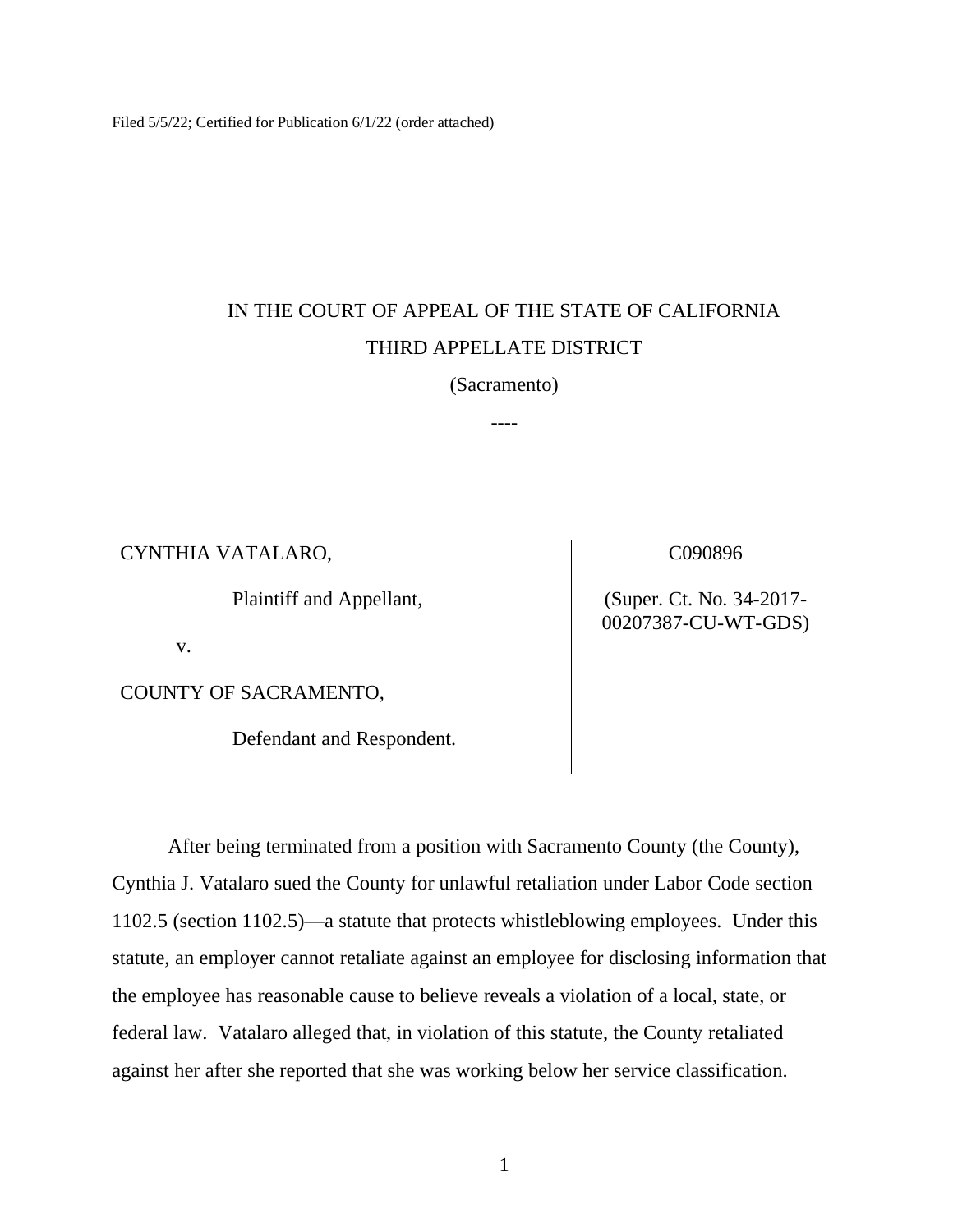The County afterward filed a motion for summary judgment. It contended that Vatalaro could not show that she had a reasonable belief, or any belief at all, that the information she disclosed evidenced a violation of any law. The County added that, regardless, Vatalaro's claim still failed because the County had a legitimate, nonretaliatory reason for terminating her—namely, she had been insubordinate, disrespectful, and dishonest. The trial court, agreeing with the County on both these points, granted summary judgment in the County's favor.

On appeal, Vatalaro alleges that the trial court was wrong on both these issues. She first argues that the facts show she had a reasonable belief that the County violated the law in having her work below her service classification, even if her belief was incorrect. She further argues that the County's stated reason for terminating her was merely a pretext for retaliation.

We affirm, though on a ground somewhat different than those raised at the trial level. The County, again, argued that Vatalaro's claim failed for two reasons, including because the County showed it had a legitimate, nonretaliatory reason for terminating her. But the relevant standard is not whether the County demonstrated it had such a reason; it is instead whether the County "demonstrate[d] by clear and convincing evidence that the alleged action would have occurred for legitimate, independent reasons even if the employee had not engaged in activities protected by Section 1102.5." (Lab. Code, § 1102.6 (§ 1102.6).) We requested supplemental briefing on this issue and, after reviewing the parties' briefing and the record, we are satisfied that the County provided sufficient undisputed evidence to support summary judgment under the appropriate standard.

## BACKGROUND

## *I. Factual Background*

Vatalaro formerly worked with the County of Sacramento. In 2013, her thensupervisor, Michelle Callejas, discussed the possibility of her promoting from an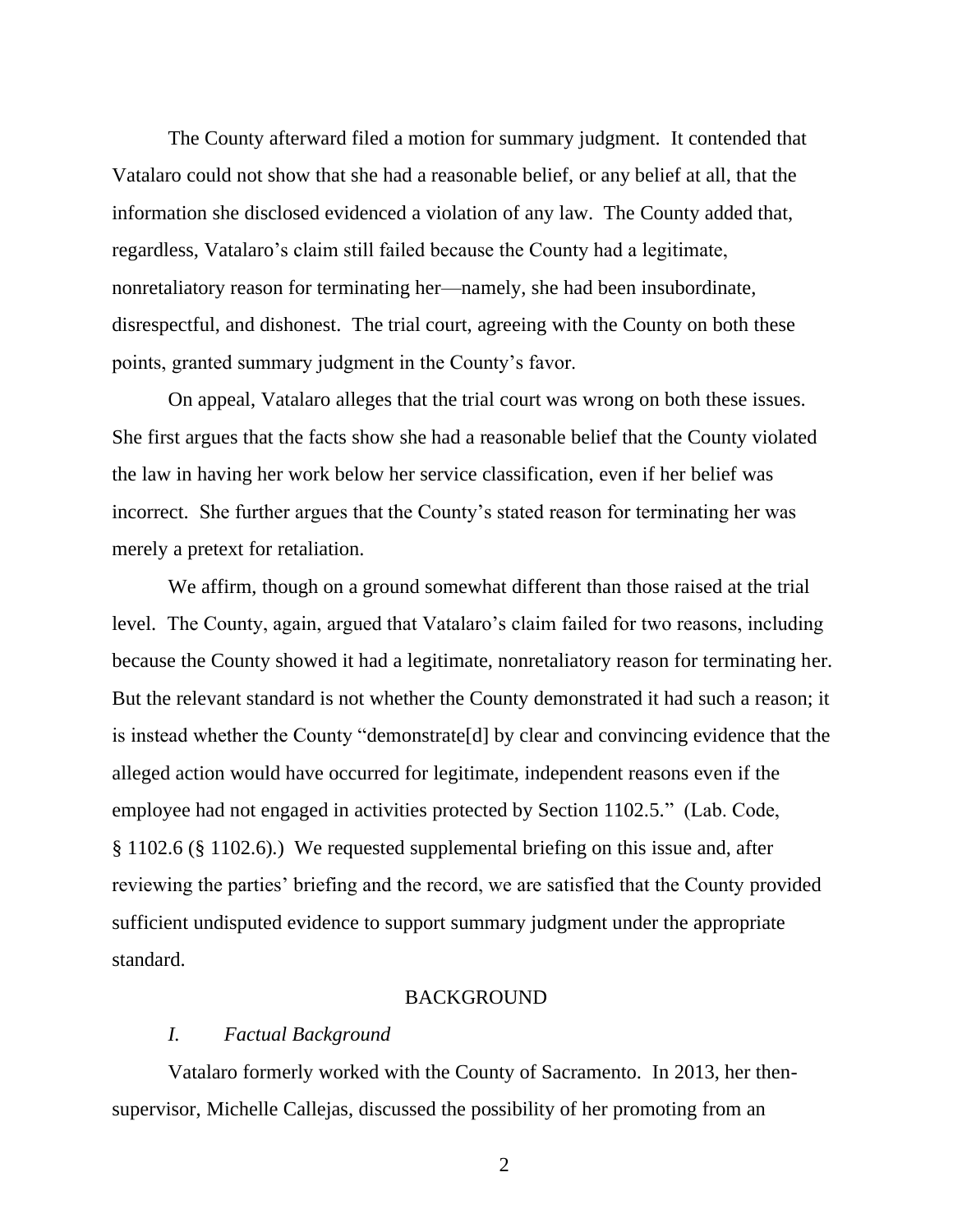Administrative Analyst II, her position at the time, to an Administrative Services Officer (ASO) III. Vatalaro afterward worked with Callejas to develop the duties that would be associated with the promotion and, in 2015, she finally received the promotion to an ASO III. Under County civil service rules, Vatalaro's new position was probationary for a period of six months.

Before she started her new position, Vatalaro discovered her supervisor would be Mindy Yamasaki and received from Yamasaki a job description that listed her expected job duties. Vatalaro afterward expressed concerns about both. She first contacted a County human resources analyst and asked about the "reporting structure." In a series of emails, she indicated that she believed she should be reporting to Callejas, not Yamasaki, in her new position. But the analyst found no issue, explaining that "[t]here is nothing in the class specifications that would prohibit the reporting relationships you are proposing."

Vatalaro later expressed concerns about her assigned job duties, which differed from the duties she had developed with Callejas and the duties she believed appropriate for an ASO III. Over a phone call, according to Vatalaro, the analyst told her that her assigned duties "did not rise to the level of an ASO III" and "would cause [her] promotional issues because [she would not be] doing the duties that would prepare [her] for the next level of promotability." The analyst further, according to Vatalaro, told her "that if this particular job classification came under a study, . . . it would be unsure if [Vatalaro] would be able to remain in that job classification since it did not rise to the level." Vatalaro, around this time, also spoke with Callejas about her assigned duties. According to Vatalaro, Callejas had similar concerns as the analyst, stating that she "felt [Vatalaro's assigned job duties] were ... below the level of classification that [Vatalaro] was going to be in."

Shortly after Vatalaro spoke with the human resources analyst and Callejas, and before Vatalaro began her new position, Vatalaro met with Yamasaki. According to Vatalaro's written notes, which all parties agree accurately recorded the facts, "[t]he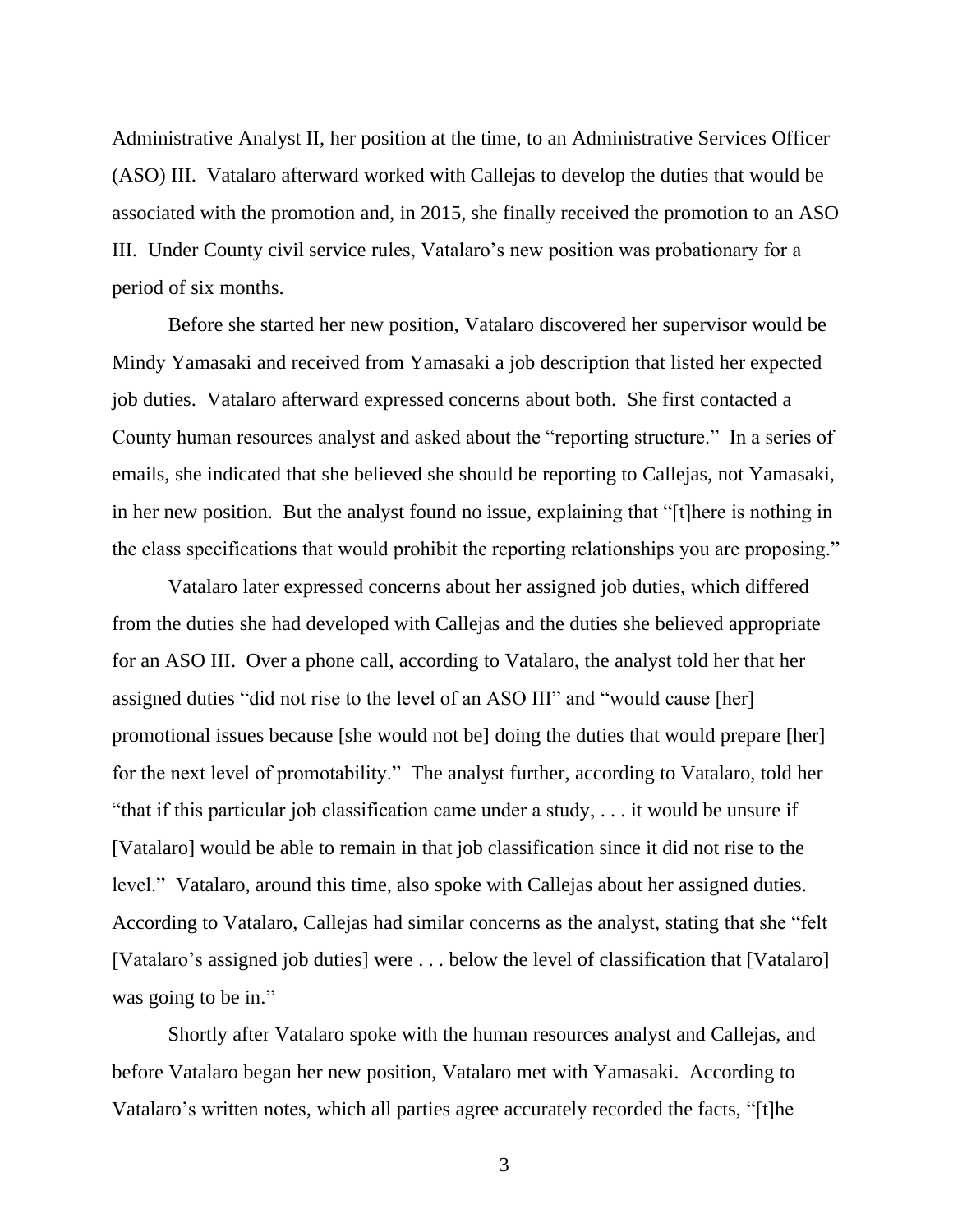focus of the meeting was about [Vatalaro] having to get along with [Yamasaki's] staff." Yamasaki noted that "her staff had reservations about working with [Vatalaro]." Vatalaro responded that perhaps "her staff felt threatened by [her]" because, in the past, she had completed their work when they "weren't meeting expectations." But Yamasaki declined to give a specific reason for her staff's reservations. Vatalaro then asked about her anticipated tasks, telling Yamasaki that she already had "enough time . . . to put something together regarding [her] duties." But Yamasaki said they could discuss her tasks at a future meeting.

After beginning her new position, Valataro felt Yamasaki mistreated her on several occasions, which she believed was attributable to her complaints about her assigned job duties. First, Vatalaro believed that Yamasaki failed to assign her appropriate work. Vatalaro first raised the issue with Yamasaki a few days into her new position. At that time, after finding her assigned work too lowly for an ASO III, Vatalaro asked Yamasaki if she could do tasks that she felt better matched her position. But Yamasaki declined her request, saying, "[W]e all do staff work." A month later, Vatalaro raised the issue again, asking Yamasaki to tell Callejas that "she doesn't have assignments" at the appropriate level. But according to Vatalaro, Yamasaki said nothing in response and appeared angry.

Second, Vatalaro felt that Yamasaki excluded her from a staff appreciation meeting. After learning of the details of the meeting, Vatalaro wrote Yamasaki: "I wanted to thank you for including me in the PA appreciation breakfast, it shows how much I'm seen as part of the team." Yamasaki responded that she had informed Vatalaro about the meeting, but Valataro had "decided to take the entire day off." She also offered to meet in person to discuss the matter further. But Vatalaro felt this characterization was inaccurate. She said she understood from her conversation with Yamasaki that staff was getting "together for a catch up," not for an appreciation event that would include "treats." She also rejected the offer to meet in person, stating she felt there was "nothing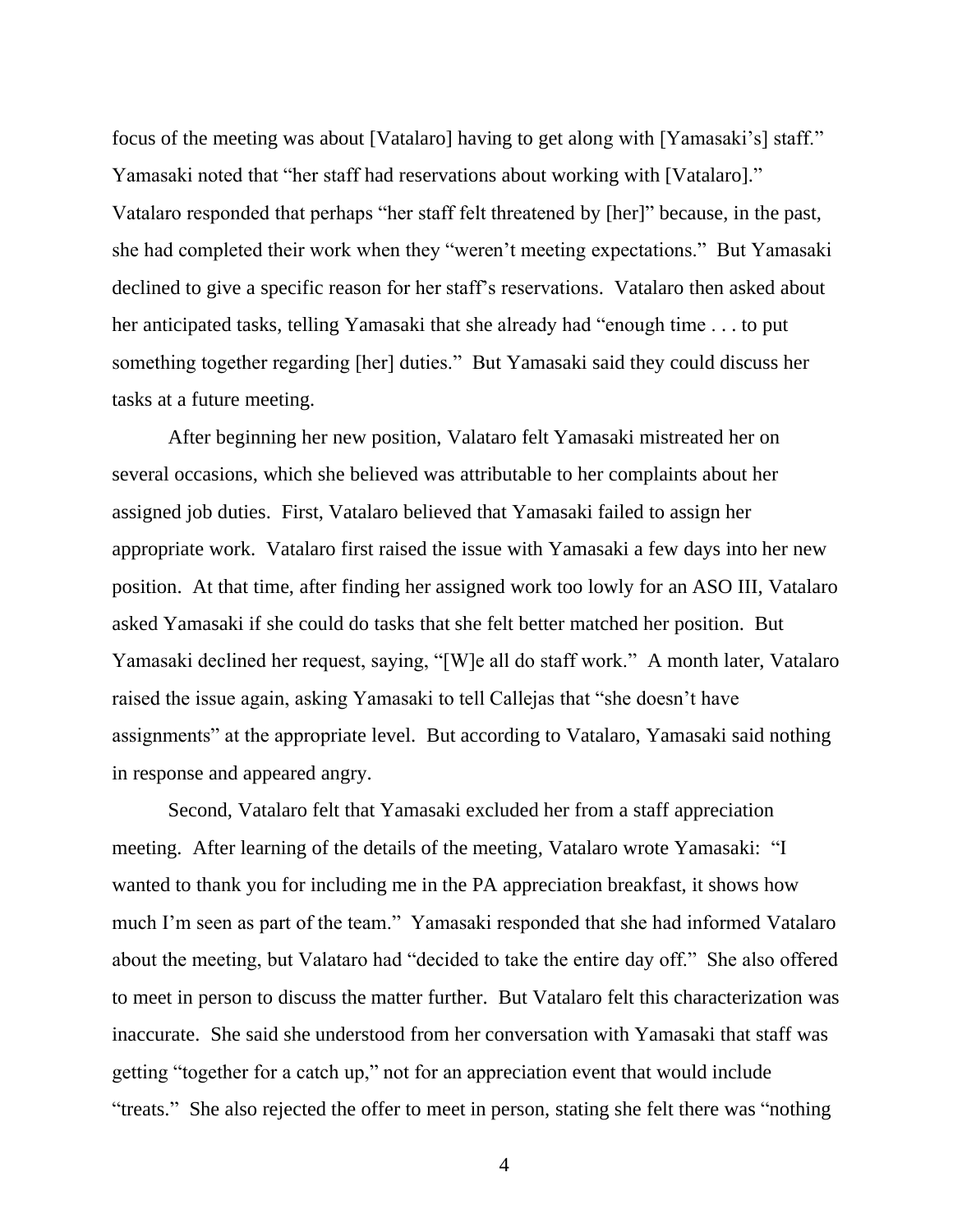more to discuss" and expressing a preference for "email [in the future] so there is no misunderstanding."

Third, Valataro believed that Yamasaki assigned her certain assignments as punishment after Vatalaro complained to Callejas about Yamasaki's conduct. Vatalaro, in an email to Callejas, wrote that Yamasaki "has not given me any concessions on tasks or projects that I'd like to work on" and simply says, " '[W]ell, these (tasks) are the needs that I have here.' " Vatalaro added that she would not have "advocated so strongly to bring [Yamasaki] back to this division," following her stint with "the state for a number of years," if she "had known this was going to happen." Shortly after Vatalaro emailed Callejas, Yamasaki emailed Vatalaro. She wrote that she was "pleased to have [Vatalaro] as a member of" the management team, that she believed Vatalaro to be a "valuable part" of this team, and that, in their field, staff "get various assignments to complete that do not always align to a prescribed duty statement." She then listed "some of the initial projects [Vatalaro would] be working on." Vatalaro considered this email to be retaliatory. She reasoned, it appears, that because Yamasaki assigned her two tasks "without having a discussion about them with [her] first," and did so shortly after Valataro had emailed Callejas, that tended to show that Yamasaki had assigned these tasks to retaliate against Vatalaro.

Fourth, Vatalaro believed that Yamasaki and another co-worker, Verronda Moore, teamed up to harass her on several occasions following her further complaints about her assignments. The first time occurred when Vatalaro, during a meeting with Yamasaki, said that Moore had told her that she could not talk in a certain meeting and that, if she did, Moore would "poke [her] in the leg." According to Vatalaro, Yamasaki "was immediately upset" after Vatalaro relayed this information and called Moore into the meeting to investigate the allegation. But after Moore denied the accusation, Moore and Yamasaki yelled at Vatalaro for not "telling the truth." In Vatalaro's view, this meeting was retaliation for Vatalaro raising the issue of "being worked out of class." Following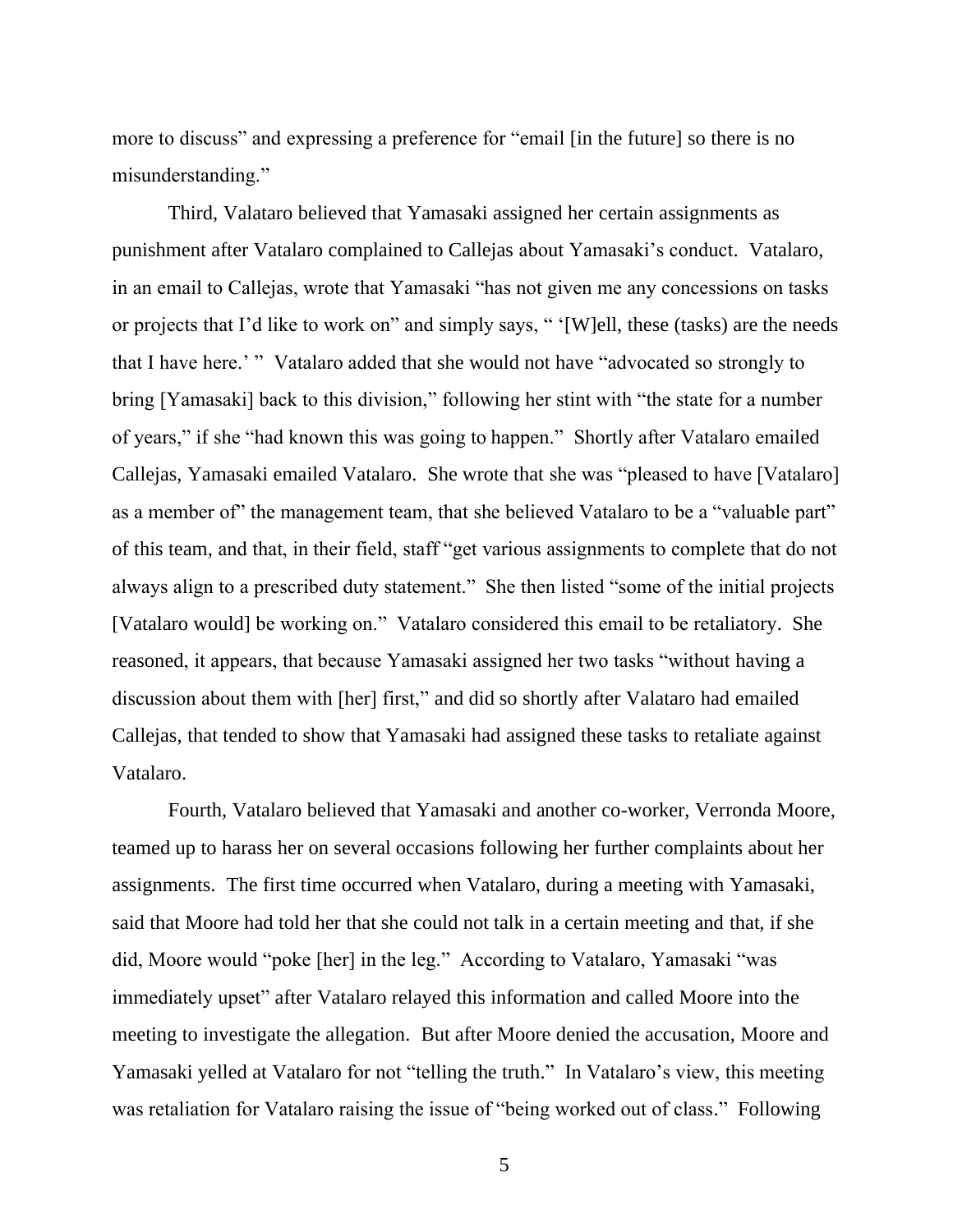the meeting, Vatalaro called Callejas and alleged that Yamasaki and Moore had harassed her. Callejas, who had a duty to report claims of harassment, afterward reported the matter to the County's Department of Personnel Services.

A second event of alleged harassment occurred a couple of weeks later at another meeting. At the start of the meeting, Moore handed Vatalaro an agenda with three sections: "Perceptions of what's working well," "Perceptions of what's not working well," and "Proposed resolutions for moving forward." All agenda items appeared to concern Vatalaro's alleged behavior. Under "what's working well," the agenda noted, among other things, "[p]leasant communication exchanges" before a certain point in Vatalaro's tenure. And under "what's not working well," the agenda noted, among other things, "[b]ody language and expressions," "[n]on-engaging behavior," and "[s]preading false rumors." Yamasaki had noted similar issues the week before, stating that Vatalaro "needed to work on [her] body language and facial expressions"—though Vatalaro said she did not understand "exactly" what Yamasaki meant at the time. After reviewing the agenda, Yamasaki and Moore described steps that Vatalaro should take to correct these issues. Vatalaro, in turn, told Yamasaki and Moore that she felt they had bullied and harassed her in their previous meeting. Yamasaki and Moore tried to defend themselves, asserting that Vatalaro was mistaken to believe that their conduct constituted harassment. But Vatalaro disagreed, stating that their yelling at her in a closed room was harassment. Vatalaro also objected to Moore's giving her assignments or "directives." Vatalaro stated that these tasks did not rise to the level of an ASO III and, in any event, she was not one of Moore's staff. Moore afterward emailed Vatalaro and asked her to identify examples when Moore had given her directives. But Vatalaro never responded.

A third event of alleged harassment occurred later that same day. According to Vatalaro's typed notes, Moore asked Vatalaro to attend a meeting with her, Yamasaki, and a co-worker who had earlier accused Vatalaro of harassment. Moore told Vatalaro that she and Yamasaki would serve as neutral facilitators. They then listened to the co-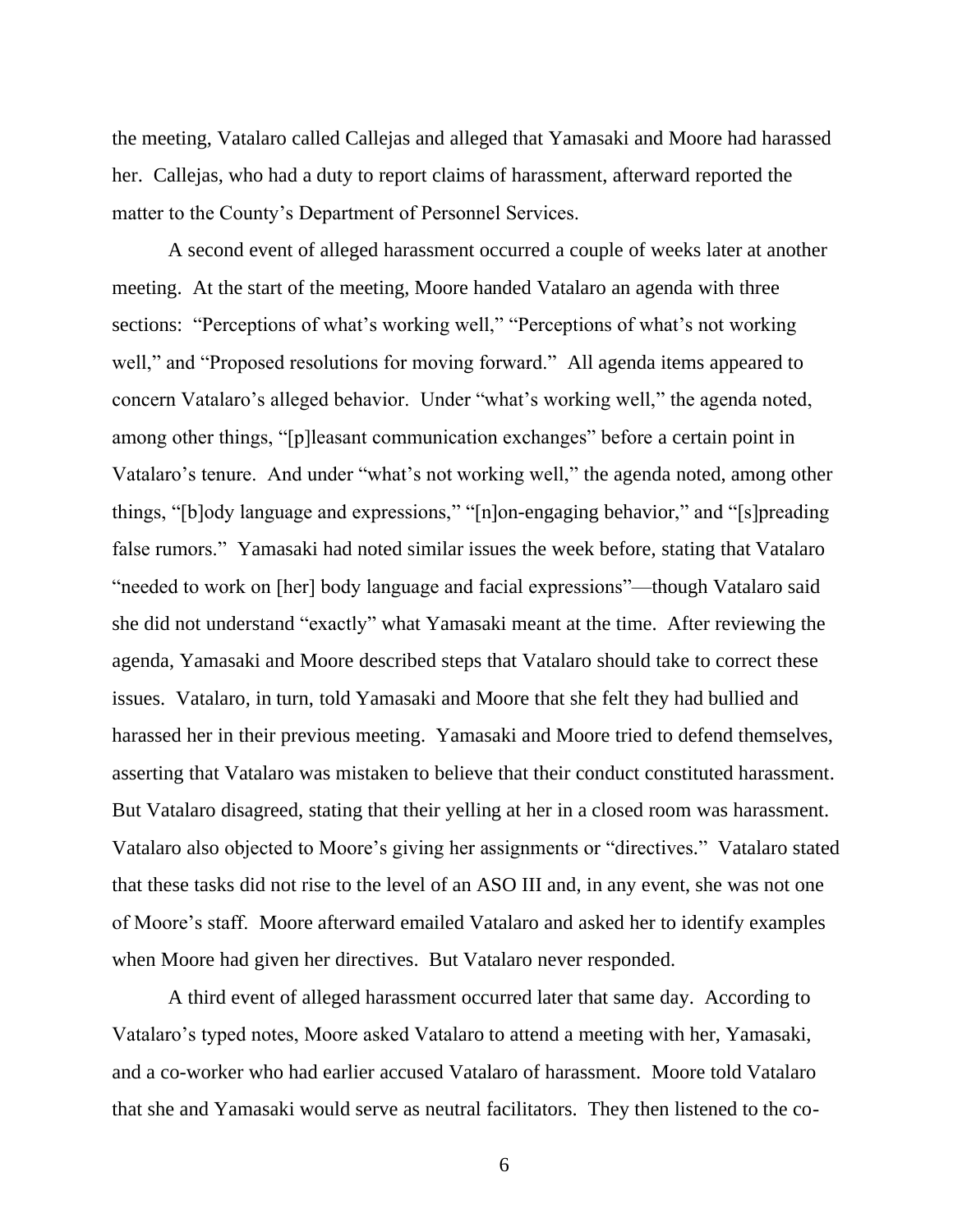worker's complaints against Vatalaro, which, according to Vatalaro, concerned the coworker's mistaken perception that Vatalaro had questioned her work in 2013. Over the course of the meeting, Vatalaro apologized several times and Yamasaki and Moore, in turn, largely remained silent. Vatalaro appeared to believe that this meeting, like the two before it, was held in retaliation for Vatalaro's earlier complaints.

Following the last of these meetings, Yamasaki—who, like Callejas, had a duty to report claims of harassment—called the County's Department of Personnel Services to report that Vatalaro had made a harassment complaint. Yamasaki also discussed their meetings with Vatalaro over the phone. During the call, according to Vatalaro, Vatalaro mentioned that Moore had asked to meet with her to review the County's "harassment and bullying definitions." Vatalaro noted she "was not comfortable discussing the definitions of harassment and bullying with her" and wanted Moore and Yamasaki to "follow the correct protocols" for harassment complaints. She then asked Yamasaki for "advice on how to proceed" with Moore. Yamasaki responded that Vatalaro could take her time in "decid[ing] what [she] wanted to do with [Moore's request for a meeting]," though she appears not to have offered any advice on how to respond. Yamasaki then described "how difficult it's been working with [Vatalaro] because she has felt that [Vatalaro] ha[s] been distant and unwilling to cooperate." Vatalaro, in response, noted that Callejas had told her before she started her new role that Yamasaki "didn't want [her] in the management position." She then asked: "[H]ow do you expect me to react when I'm being told that I'm moving under a manager who doesn't want me and was forced to move me into the position . . . ?" After further discussion, according to Vatalaro, Yamasaki "told [her] that [they] would need to talk more and that she still hasn't decided what to do about [her] probation."

Lastly, Vatalaro believed that the County released her from probation in retaliation for her complaints. After Yamasaki notified the County's Department of Personnel Services of Vatalaro's harassment complaint, a staff member in that department contacted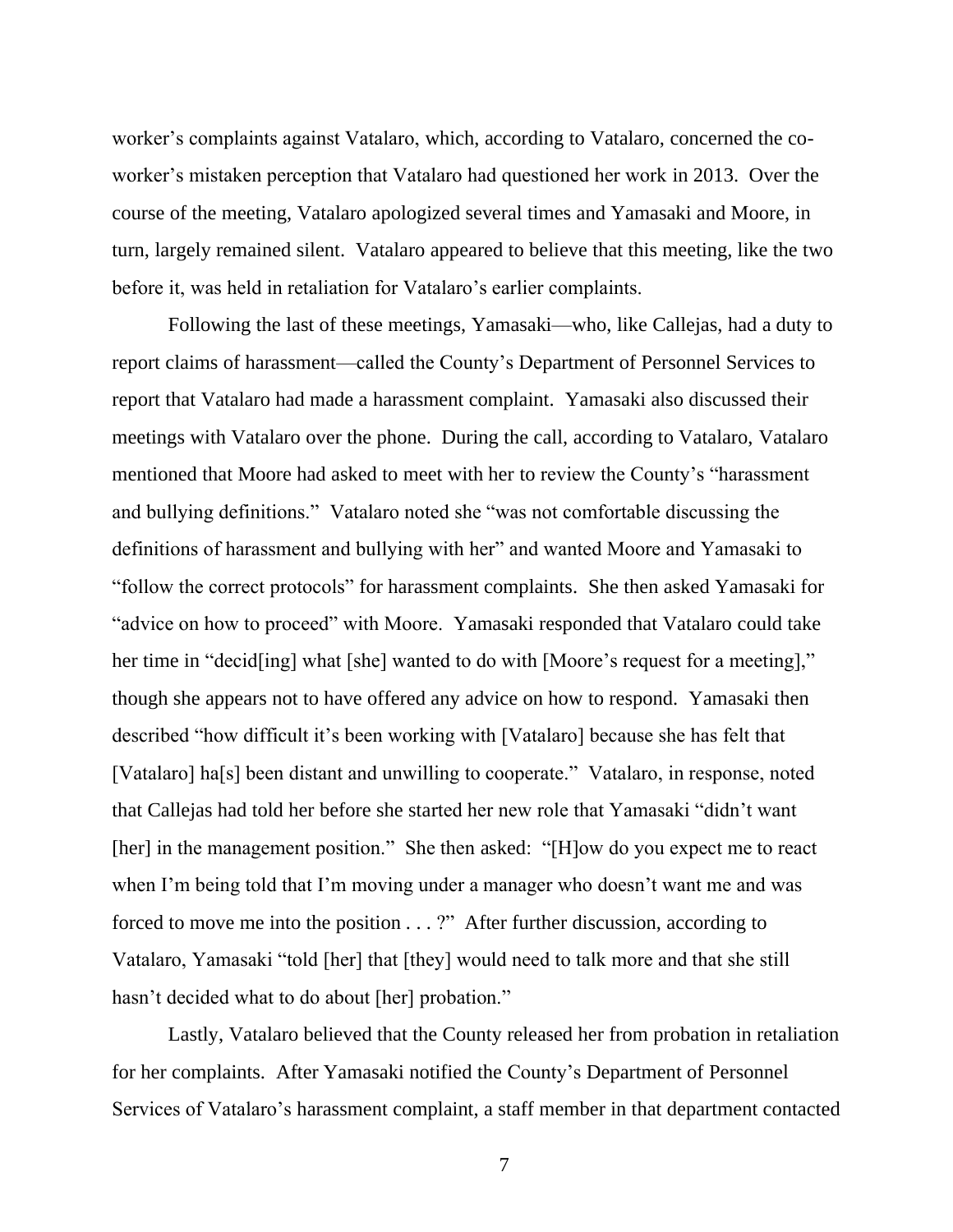Vatalaro and encouraged her to fill out an employee complaint form—though Vatalaro never ultimately did so. Around this time, Yamasaki recommended Vatalaro's release on the alleged grounds that she "ha[d] been insubordinate, disrespectful, and dishonest in her actions." In support of her recommendation, Yamasaki submitted a memorandum to Callejas that detailed various instances when, according to Yamasaki, Vatalaro exhibited these qualities. Yamasaki noted, for instance, that Vatalaro repeatedly called several work meetings "a waste of her time" and, on one occasion, declined to meet with her because she thought it would not be a "valuable use of [her] time." She added, as another example, that after she asked Vatalaro to research test analytics software for staff, Vatalaro "roll[ed] her eyes, look[ed] away, and gestur[ed] with her hands as if it were a waste of time to pursue this for . . . staff." And she further noted, among other things, that Vatalaro expressed dissatisfaction with her job and said she planned to "promote up higher" to a better position.

Shortly after Yamasaki submitted her recommendation, Callejas signed the recommendation and the County informed Vatalaro that her "employment as an Administrative Services Officer III [had been] terminated" and that she would "return to [her] previous job classification of Administrative Analyst Level II." Vatalaro afterward wrote the County that she would not return to her previous position, stating that her experience at work had left her physically sick and that she "continue[d] to suffer from such a level of anxiety that [she] ha[d] been advised not to return to such a hostile environment."

### *II. Procedural Background*

In 2017, over a year after being released from probation, Vatalaro sued the County. She alleged two causes of action. In the first, she asserted that the County had retaliated against her for reporting that "she was working below her classification." She then alleged that, in doing so, the County violated section 1102.5—a statute that prohibits employers from retaliating against an employee for disclosing information when "the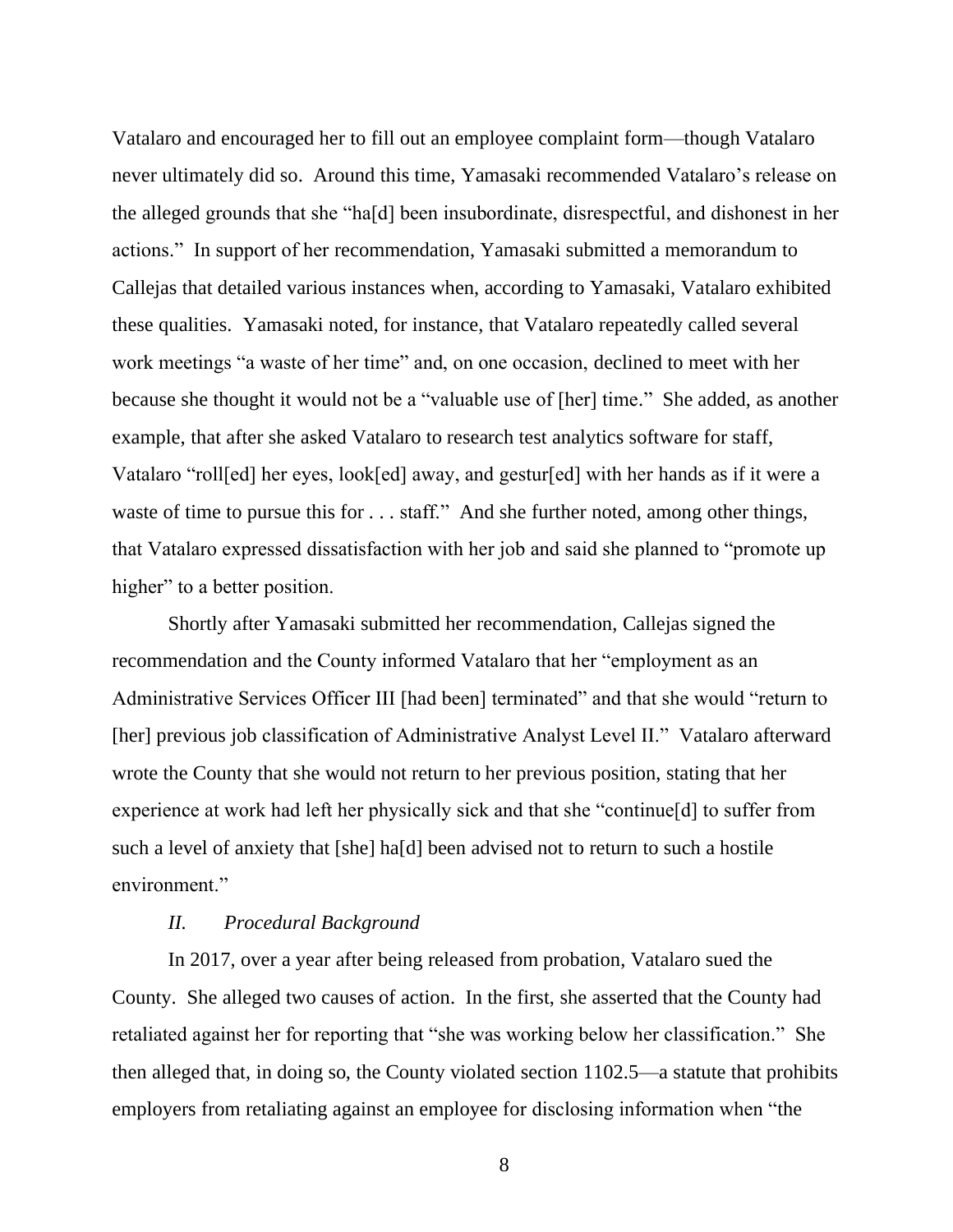employee has reasonable cause to believe that the information discloses a violation of state or federal statute, or a violation of or noncompliance with a local, state, or federal rule or regulation. . . ." (§ 1102.5, subd. (b).) In her second cause of action, Vatalaro asserted that the County "constructively terminated her employment" in violation of public policy.

The County afterward filed a motion for summary judgment. Beginning with Vatalaro's unlawful retaliation claim, the County argued that the claim failed because Vatalaro could not establish a prima facie case of unlawful retaliation. It reasoned that "[b]ecause [Vatalaro's] complaints about her job assignments were not complaints of illegal activity, nor did [Vatalaro] have a belief that they even violated the Civil Service Rules, they are not protected activity under Labor Code § 1102.5, and any alleged harassment by her manager as a result of these complaints, is not retaliation." The County added, as relevant here, that Vatalaro's unlawful retaliation claim also failed for another reason: The "County had a legitimate, non-retaliatory reason for releasing her from probation"—namely, she had been " 'insubordinate, disrespectful, and dishonest.' " Turning next to Vatalaro's wrongful termination claim, the County argued that this claim too failed because, among other things, "a public employee cannot state a common law claim for wrongful termination in violation of public policy against a public entity employer."

After considering the County's motion and Vatalaro's opposition, the trial court granted summary judgment in the County's favor. Starting with Vatalaro's first cause of action, the court found that the County had "met its burden to show that [Vatalaro] cannot allege[] a prima facie case of retaliation because she has not alleged or presented evidence of protected conduct under this statute." The court reasoned that Vatalaro had neither "alleged that she had a reasonable belief that a *specific federal, state, or local law or regulation was violated by* [the County]," nor "presented evidence that she engaged in protected conduct," but instead had only showed that she complained about "internal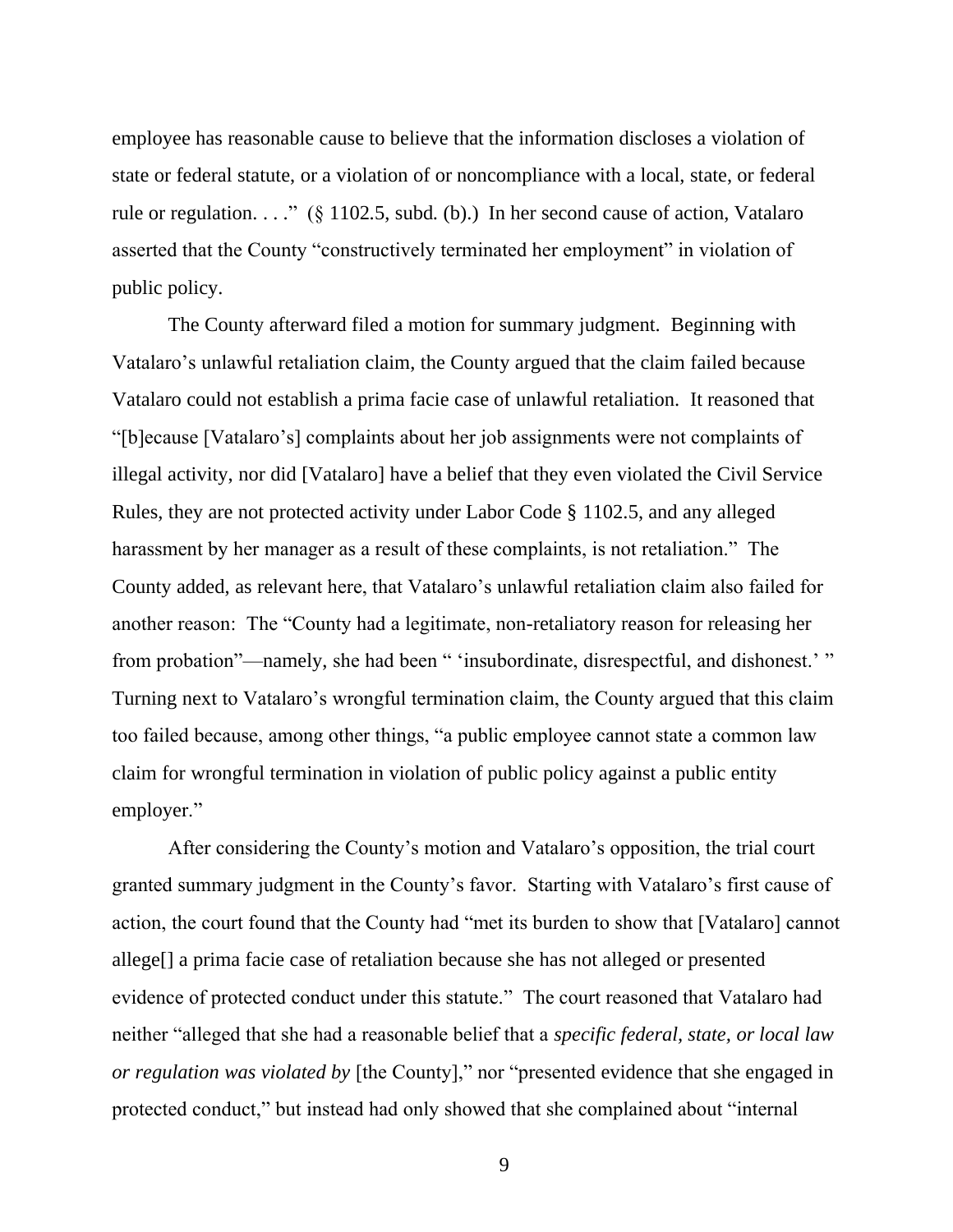personnel matters." The court added that Vatalaro's claim for retaliation further failed for another reason: The County "presented evidence that it had a legitimate business reason for releasing her from probation" and Vatalaro "fail[ed] to raise a triable issue of material fact to support that the reasons given for the release from probation were 'pretext.' " Turning to Vatalaro's second cause of action, the court found, among other things, that "[t]his cause of action is barred because a public employee cannot state a common law claim for wrongful termination in violation of public policy against a public entity employer."

Vatalaro timely appealed.

## STANDARD OF REVIEW

A trial court may grant a motion for summary judgment "if all the papers submitted show that there is no triable issue as to any material fact and that the moving party is entitled to a judgment as a matter of law." (Code Civ. Proc. § 437c, subd. (c).)

To meet its burden on summary judgment, a moving defendant must show either that one or more elements of the plaintiff's causes of action fail or that there is a complete defense to the plaintiff's case. (Code Civ. Proc.  $\S$  437c, subd. (p)(2).) If the defendant meets this initial burden, the burden then shifts to the plaintiff to show that a triable issue of one or more material facts exists. (*Ibid.*) A triable issue of a material fact exists "if, and only if, the evidence would allow a reasonable trier of fact to find the underlying fact in favor of the party opposing the motion in accordance with the applicable standard of proof." (*Aguilar v. Atlantic Richfield Co.* (2001) 25 Cal.4th 826, 845 (*Aguilar*).)

We review an order granting summary judgment de novo, and " "liberally" construe the evidence in support of the party opposing summary judgment and resolve doubts concerning the evidence in favor of that party." ' [Citation.]" (*Hartford Casualty Ins. Co. v. Swift Distribution, Inc.* (2014) 59 Cal.4th 277, 286.)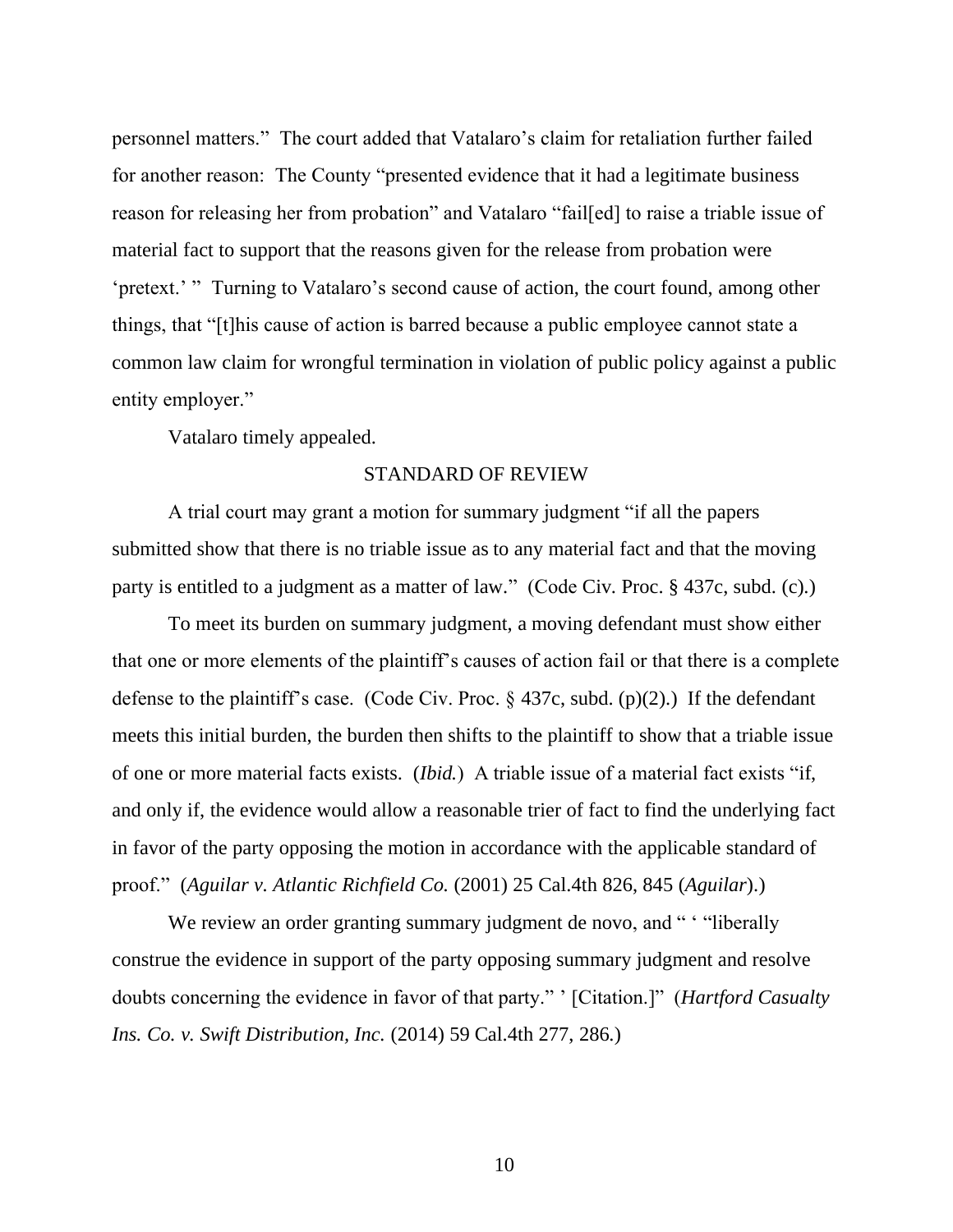### DISCUSSION

On appeal, Vatalaro challenges both the trial court's grounds for rejecting her claim of retaliation under section 1102.5. First, she contends the trial court wrongly concluded that she could not establish a prima facie claim of retaliation under this statute. And second, she contends the trial court wrongly found that the County presented evidence showing it had a legitimate business reason for releasing her from probation.

## *I. Framework for Evaluating Section 1102.5 Claims*

Before turning to Vatalaro's arguments, we start with the general framework for evaluating claims under section 1102.5.

According to both parties in their initial briefing (and the trial court), courts evaluate a plaintiff's section 1102.5 claim using a three-part burden-shifting framework. Under this framework, the employee must first establish a prima facie case of unlawful retaliation. Next, if the employee makes this showing, the employer then bears the burden of showing it had a legitimate, nondiscriminatory reason for the adverse employment action. Lastly, if the employer meets its burden, the burden then shifts back to the employee to show that the employer's offered reason was merely a pretext for retaliation. Several courts, including our own, have endorsed this type of framework for evaluating section 1102.5 claims. (See *Patten v. Grant Joint Union High School Dist.* (2005) 134 Cal.App.4th 1378, 1384 ["The elements of a section 1102.5(b) retaliation cause of action require that (1) the plaintiff establish a prima facie case of retaliation, (2) the defendant provide a legitimate, nonretaliatory explanation for its acts, and (3) the plaintiff show this explanation is merely a pretext for the retaliation"]; *Mokler v. County of Orange* (2007) 157 Cal.App.4th 121 [same]; *Hager v. County of Los Angeles* (2014) 228 Cal.App.4th 1538, 1540 [same].)

But this framework for evaluating section 1102.5 claims is deeply flawed, as our Supreme Court recently explained in *Lawson v. PPG Architectural Finishes, Inc.* (2022) 12 Cal.5th 703 (*Lawson*). The principal flaw with the parties' arguments (and the cases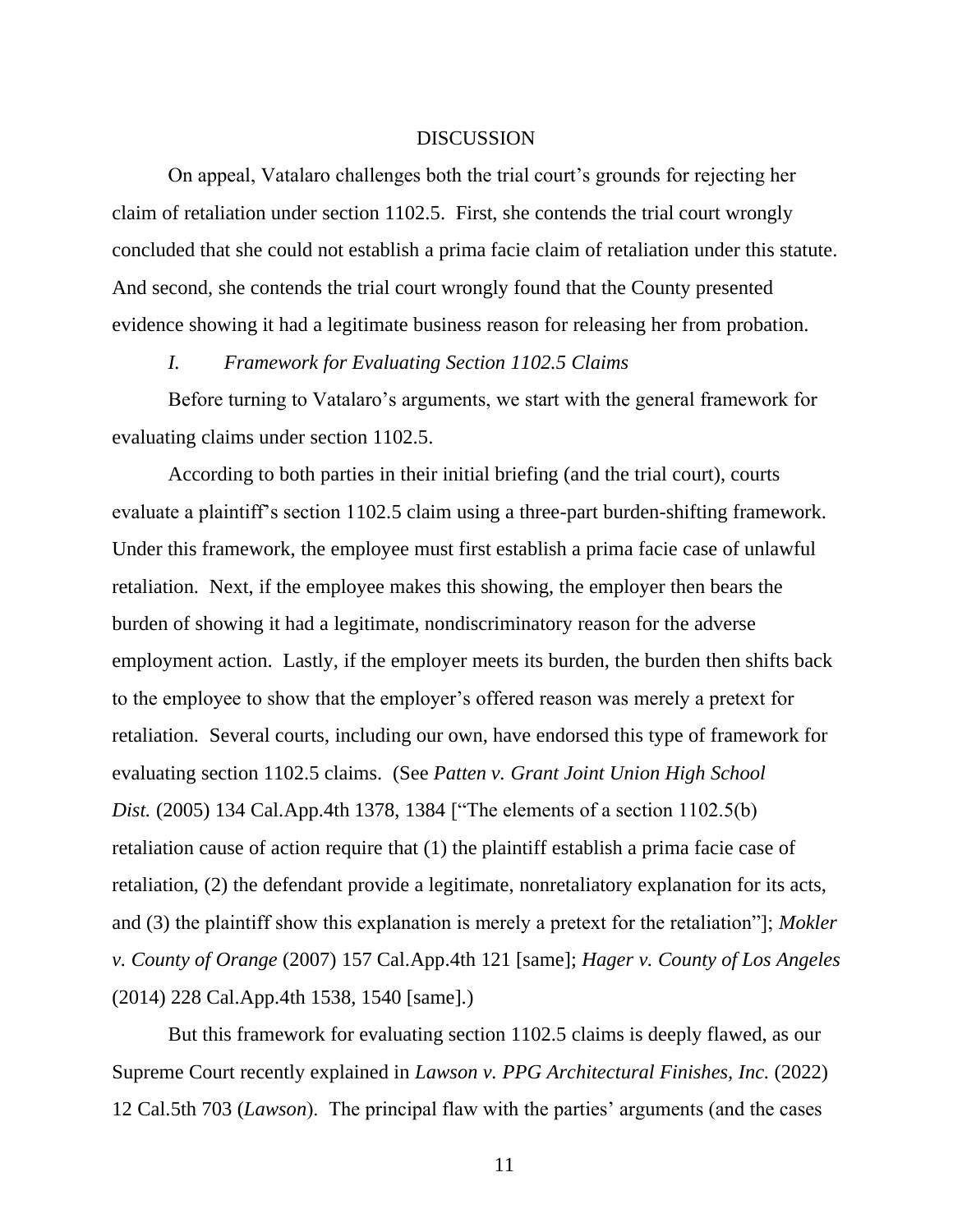on which they rely) is that they fail to acknowledge section 1102.6. Since 2003, that statute has stated: "In a civil action or administrative proceeding brought pursuant to Section 1102.5, once it has been demonstrated by a preponderance of the evidence that an activity proscribed by Section 1102.5 was a contributing factor in the alleged prohibited action against the employee, the employer shall have the burden of proof to demonstrate by clear and convincing evidence that the alleged action would have occurred for legitimate, independent reasons even if the employee had not engaged in activities protected by Section 1102.5."

The plain text of section 1102.6 undermines the parties' offered three-part test for several reasons. We focus on three. First, the parties' argument misunderstands the employer's burden of production. The parties suggest that the employer need only supply evidence showing its position is more likely true than not. The employer, in particular, need only show by a preponderance of the evidence that it had a legitimate, nondiscriminatory reason for the adverse employment action to avoid liability. (See *Aguilar, supra*, 25 Cal.4th at p. 845 [describing the "preponderance of evidence" standard].) But section 1102.6 explicitly imposes a higher burden of production, clear and convincing evidence.

Second, the parties' argument misunderstands the employer's required showing. It is not enough, as the parties have argued, that an employer shows it had a legitimate, nondiscriminatory reason for the adverse employment action. Were that the standard, then an employer could satisfy its burden simply by showing it had one legitimate reason for its action, even if several illegitimate reasons principally motivated its decision. (See *Lawson v. PPG Architectural Finishes, Inc.* (9th Cir. 2020) 982 F.3d 752, 759.) But that is not the applicable standard here. Under section 1102.6, the employer must instead show "the alleged action would have occurred for legitimate, independent reasons even if the employee had not engaged in activities protected by Section 1102.5."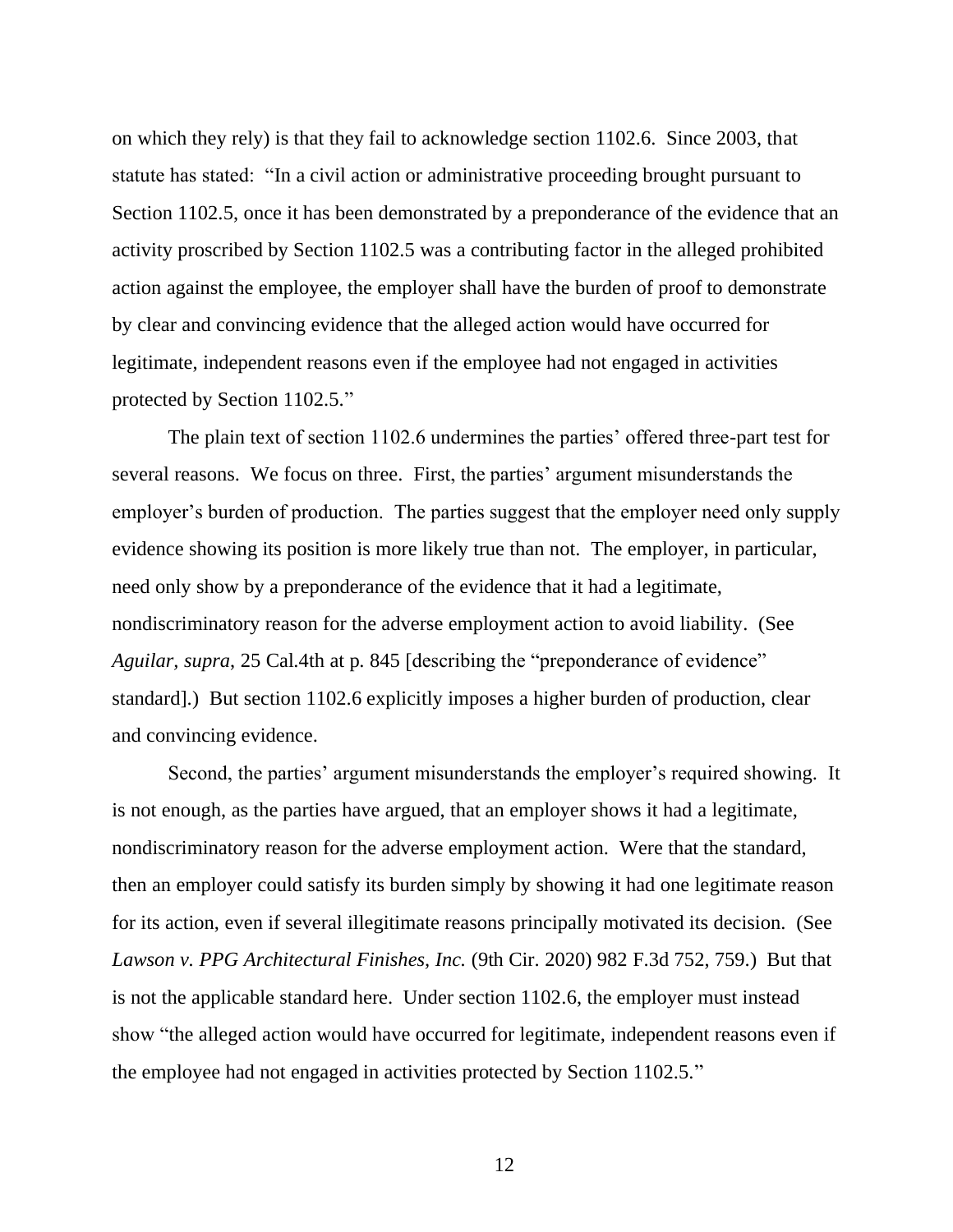Third, the parties' argument misunderstands the employee's need to show pretext. Both parties, again, argue that the employee must show, at step three of the three-part burden-shifting framework, that the employer's proffered reason for taking an adverse action was merely a pretext for retaliation. But although that requirement may make sense under a burden-shifting framework that only requires the employer to show it had a legitimate, nondiscriminatory reason for its action, it makes no sense under the framework described in section 1102.6. As the *Lawson* court explained, "[u]nder section 1102.6, a plaintiff does not need to show that the employer's nonretaliatory reason was pretextual. Even if the employer had a genuine, nonretaliatory reason for its adverse action, the plaintiff still carries the burden assigned by statute if it is shown that the employer also had at least one retaliatory reason that was a contributing factor in the action." (*Lawson, supra*, 12 Cal.5th at p. 715-716.)

For these reasons, we decline to apply the parties' offered three-part framework for evaluating section 1102.5 claims. We instead look to section 1102.6, which "provides the governing framework." (*Lawson, supra*, 12 Cal.5th at p. 718.) To sum up the statute's requirements: "First, it places the burden on the plaintiff to establish, by a preponderance of the evidence, that retaliation for an employee's protected activities was a contributing factor in a contested employment action. . . . Once the plaintiff has made the required showing, the burden shifts to the employer to demonstrate, by clear and convincing evidence, that it would have taken the action in question for legitimate, independent reasons even had the plaintiff not engaged in protected activity." (*Ibid.*; see also § 1102.6.)

## *II. Prima Facie Claim of Retaliation*

With this framework in mind, we turn to Vatalaro's contention that she could establish a prima facie claim of retaliation under section 1102.5—which is largely unaffected by the parties' misunderstanding of the governing framework for these types of claims.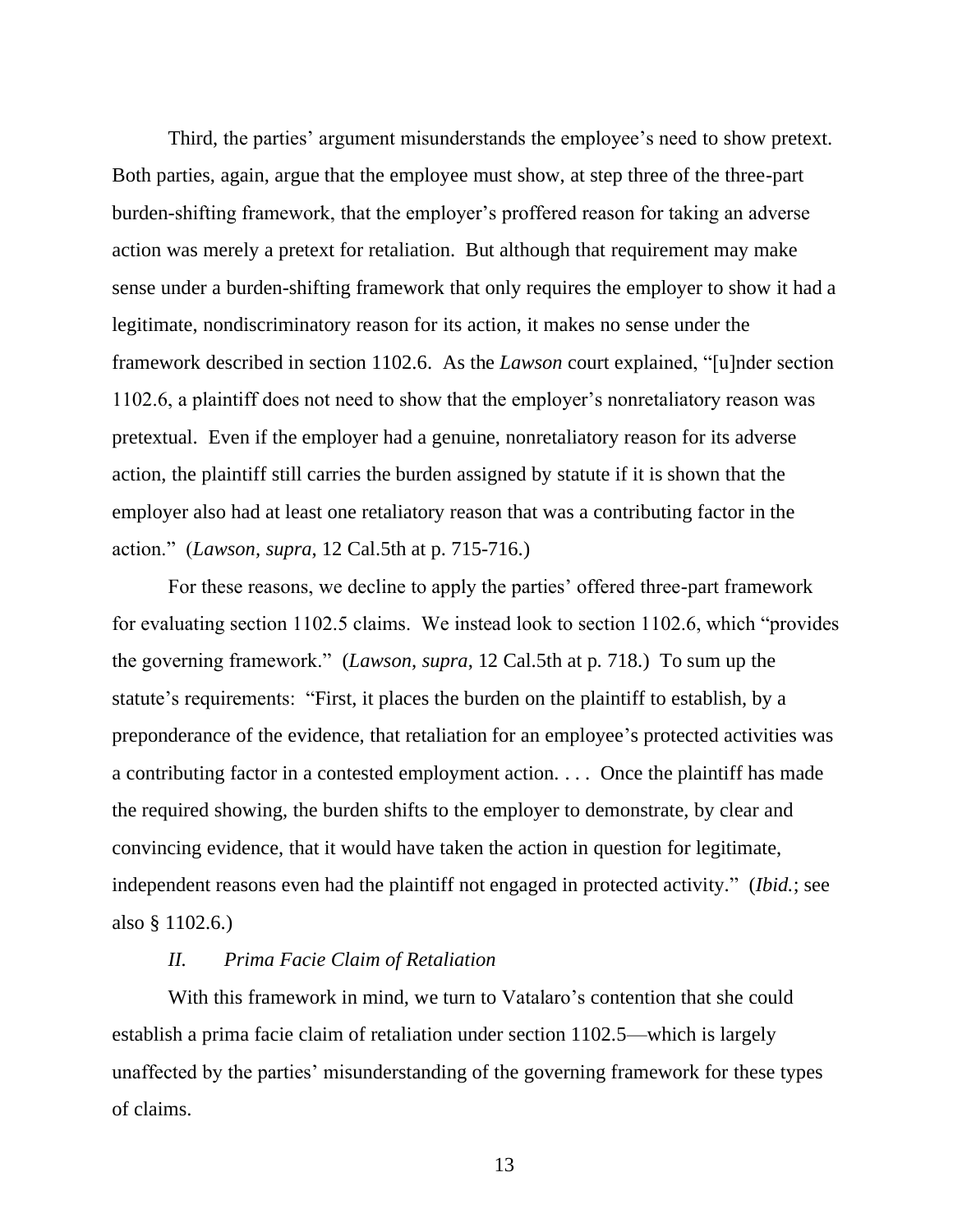Section 1102.5, subdivision (b), as noted, prohibits employers from retaliating against whistleblowing employees. Relevant here, it states: "An employer . . . shall not retaliate against an employee for disclosing information . . . to a person with authority over the employee or another employee who has the authority to investigate, discover, or correct the violation or noncompliance . . . if the employee has reasonable cause to believe that the information discloses a violation of state or federal statute, or a violation of or noncompliance with a local, state, or federal rule or regulation, regardless of whether disclosing the information is part of the employee's job duties." (§ 1102.5, subd. (b).)

Although the statute speaks in terms of employees who have "reasonable cause to believe" that the information they reveal discloses a violation of or noncompliance with a local, state, or federal law, all parties in this case appear to construe it to refer to employees who "reasonably believe" that the information they reveal discloses a violation of or noncompliance with the law. In Vatalaro's words, for instance, the statute "merely requires [that she] *had a reasonable belief* that [the County's] conduct violated the law or that it engaged in conduct that was noncompliant with a local, state, or federal rule or regulation." (Original italics and underscores omitted.) And in the County's similar words, "employees are protected from retaliation as whistleblowers if they *reasonably believe* their employer is engaged in illegal activity, and the employee discloses information regarding the suspected illegal activity to a government or law enforcement agency." Several courts have interpreted the statute similarly. (See, e.g., *Nejadian v. County of Los Angeles* (2019) 40 Cal.App.5th 703, 719 (*Nejadian*) ["under subdivision (b) of section  $1102.5$ , ... the employee must show only that he or she *reasonably believed* that there was a violation of a statute, rule, or regulation"]; *Collier v. Superior Court* (1991) 228 Cal.App.3d 1117, 1123 (*Collier*) [§ 1102.5 protects employees who report "a *reasonably suspected* violation of the law . . ."].)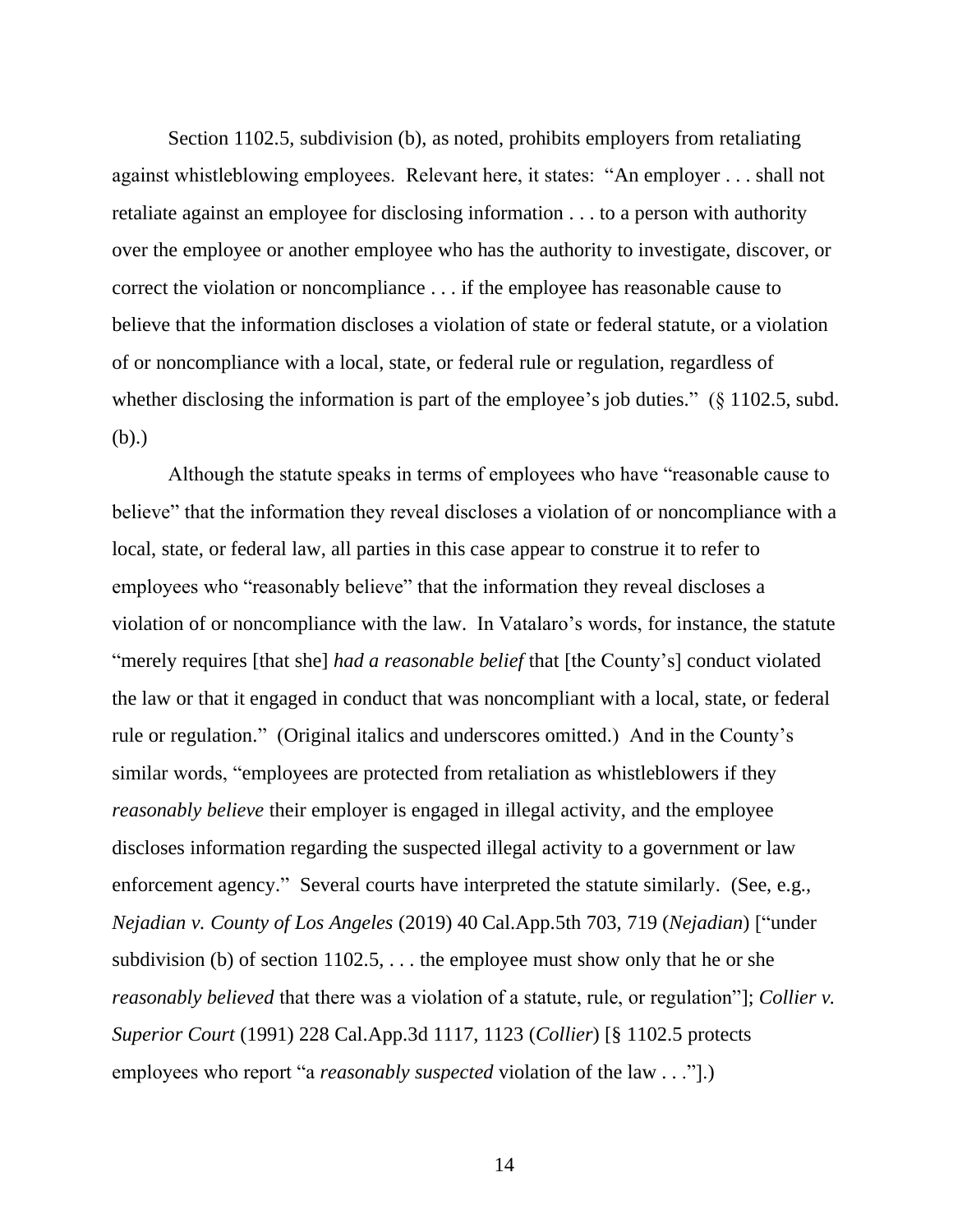We assume for a moment that the parties' reading of the statute is correct. Under this reading, we find Vatalaro's challenge to the trial court's decision falls short. The trial court, again, concluded that Vatalaro could not establish a prima facie claim of retaliation, because she could not show she had a reasonable belief that the law had been violated. Challenging this conclusion, Vatalaro argues that she believed her assigned duties violated state "civil service rules" and that, for various reasons, her belief was reasonable. But as the County notes, Vatalaro ignores a significant issue in making this argument: She earlier conceded that she had no such belief during discovery. When asked at her deposition whether "it was her understanding" that her job description "violated civil service rules," Vatalaro first offered an evasive response. But when the County's attorney pressed the point, Vatalaro said, "I don't know"—which we understand to be a clear concession that she did not have an understanding that her job description "violated civil service rules." After further questioning, Vatalaro said her job description violated two things, neither of which included any civil service rule: "It violated the agreement [she] had with [Callejas] and . . . also violated some type of policy with HR." Considering Vatalaro's deposition testimony, we cannot accept her current claim that she in fact did believe her job description violated "civil service rules."

We find that true even though Vatalaro, in a declaration following her deposition, contradicted her deposition testimony. Shortly after her deposition, Vatalaro said in a declaration that she believed her job description "did not comply with the Civil Service Requirements." Vatalaro, in other words, contradicted her earlier admission that she did not believe her job description "violated civil service rules." But we find this belated declaration could not undo her earlier deposition admission. As other courts have explained, even at the summary judgment stage, courts "may give 'great weight' to admissions made in discovery and 'disregard contradictory and self-serving affidavits of the party.' " (*Whitmire v. Ingersoll-Rand Co.* (2010) 184 Cal.App.4th 1078, 1087.) Applying this principle in this case, we find it appropriate to disregard Vatalaro's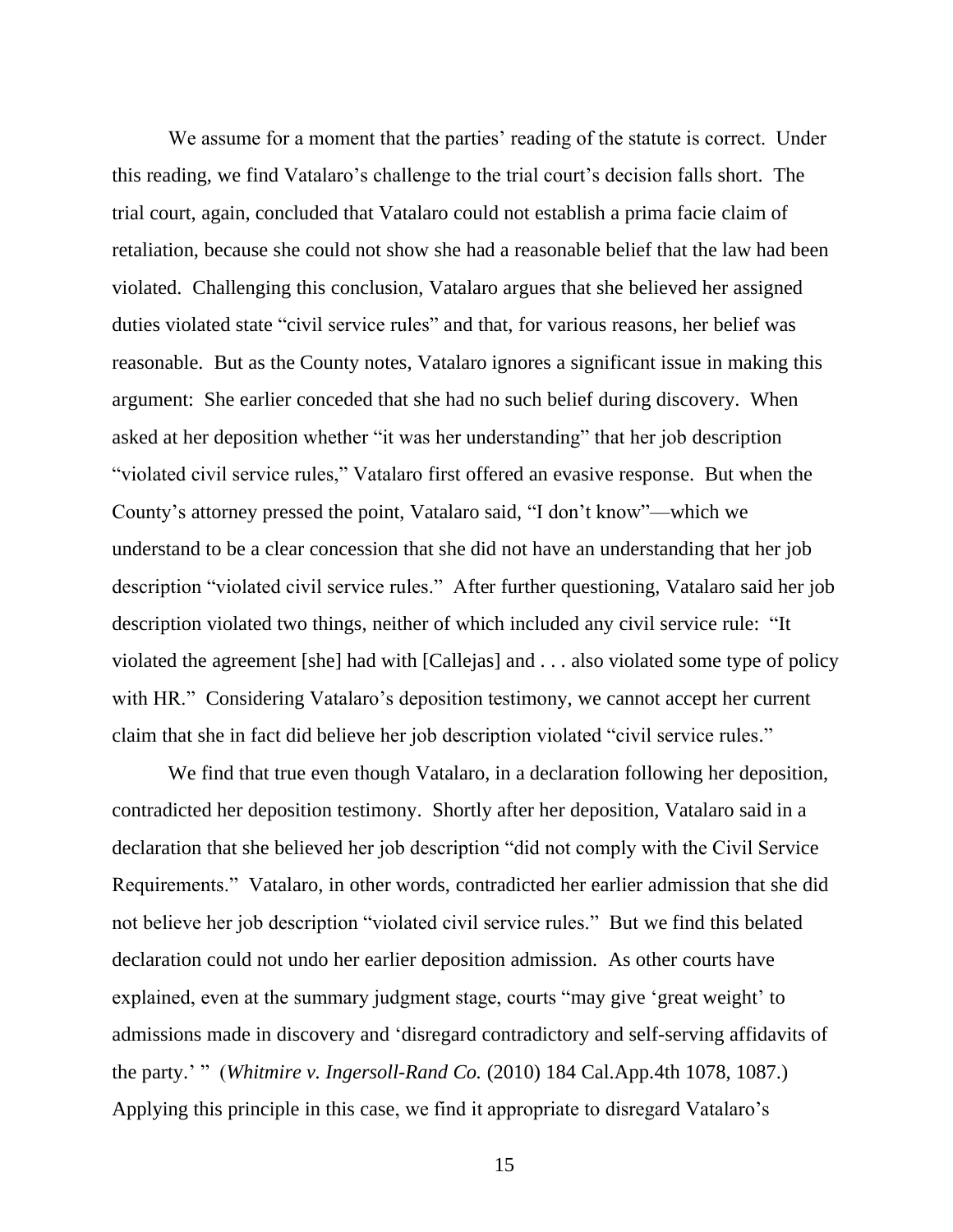declaration about her understanding of civil service rules in light of her earlier, contradictory deposition testimony on the same topic.

But all that said, we are not convinced that Vatalaro's actual beliefs are the relevant consideration under section 1102.5—even though both parties argue otherwise on this point. Under the parties' understanding, again, the phrases "reasonable cause to believe" and "reasonably believed" are equivalent. And so, when section 1102.5 refers to employees who had "reasonable cause to believe" that the information they revealed disclosed a violation of the law, the statute in effect refers to employees who "reasonably believed" that the information they revealed disclosed a violation. Many, perhaps most, decisions interpreting section 1102.5 have endorsed a similar reading. (See, e.g., *Nejadian*, *supra*, 40 Cal.App.5th at p. 719 ["under subdivision (b) of section 1102.5, . . . the employee must show only that he or she *reasonably believed* that there was a violation of a statute, rule, or regulation"]; *Ross v. County of Riverside* (2019) 36 Cal.App.5th 580, 593 [§ 1102.5 "requires only that an employee disclose information and that the employee *reasonably believe* the information discloses unlawful activity"]; *Siri v. Sutter Home Winery, Inc.* (2019) 31 Cal.App.5th 598, 605 ["Plaintiff's right to recover turns only on whether she was discharged for communicating her *reasonable belief* that defendant was not properly reporting its use tax obligation."]; *Mize-Kurzman v. Marin Community College Dist.* (2012) 202 Cal.App.4th 832, 850 [an employee must at least "voice a *reasonable suspicion* that a violation of a constitutional, statutory, or regulatory provision has occurred"]; *Collier, supra*, 228 Cal.App.3d at p. 1123 [same].)**<sup>1</sup>**

**<sup>1</sup>** Our Supreme Court, citing *Collier*, found in one case that an employee's " 'reasonably based suspicions' " were enough to trigger section 1102.5. (*Green v. Ralee Engineering Co.* (1998) 19 Cal.4th 66, 87.) But the court did not discuss the outer reach of the statute's "reasonable cause to believe" language. It did not, for example, discuss whether an employee who had reasonable cause to be suspicious, but was not in fact suspicious, could also invoke the statute.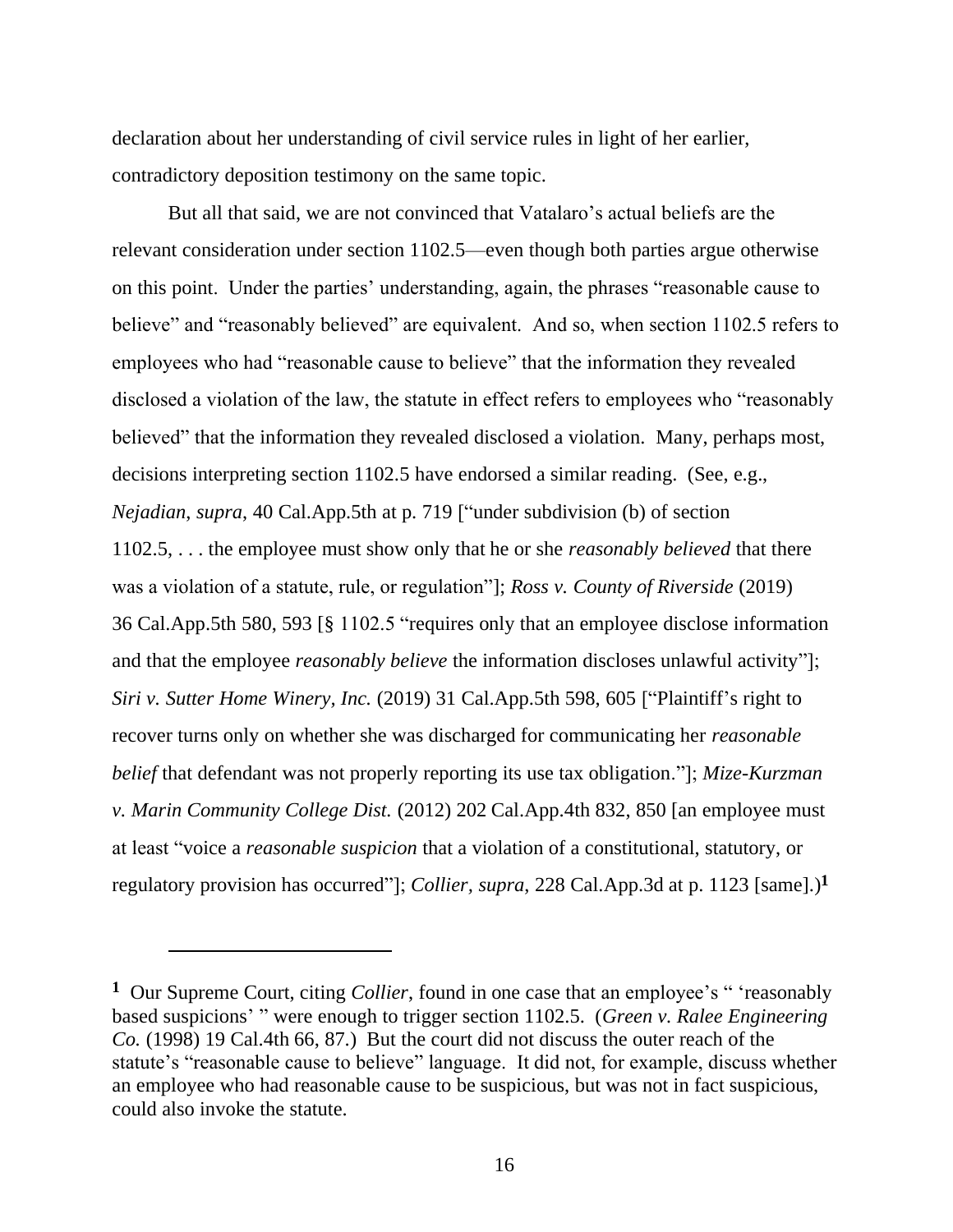But despite these many cases supporting the parties' reading, we hesitate to interpret section 1102.5 similarly. The courts in these several cases, for whatever reason, appeared to have equated "reasonable cause to believe" with "reasonably believes." And perhaps, given the facts of these cases, their doing so was immaterial. But these phrases are not equivalent. A person, after all, may have "reasonable to cause to believe" that something is true, even if she does not in fact believe it to be true. The Legislature has itself recognized as much in other circumstances. (See Pen. Code, § 26 [recognizing that defendants may have had reasonable cause to believe their lives were endangered even if they did not in fact believe their lives were endangered; duress is a defense to any noncapital crime where defendants acted "under threats or menaces sufficient show that they had *reasonable cause to and did believe* their lives would be endangered if they refused"].) So too have other courts. (See, e.g., *Bernstein v. South Cent. Bell Telephone Co.* (5th Cir. 1984) 730 F.2d 987, 991 ["the district court's finding turns not on what [the defendant] in fact believed, but on what [it] had 'reasonable cause' to believe'']; *Yorke v. Thomas Iseri Produce Co.* (7th Cir. 1969) 418 F.2d 811, 814 ["the decision turns not on what the officers of the bank in fact believed, but on what they had 'reasonable cause' to believe"].)

Considering the generally acknowledged distinction between a person who has cause to believe something is true and a person who actually believes something is true, we harbor serious doubts about the parties' understanding of section 1102.5. But we stop short of rejecting their reading altogether. In some circumstances, notably, courts have construed "reasonable cause to believe" to mean "reasonable cause to believe" *and*  "actually believes." That was true, for example, in *People v. Gonzales* (2013) 56 Cal.4th 353. Our Supreme Court there construed Evidence Code section 1024, which creates an exception to the psychotherapist-patient privilege when "the psychotherapist has reasonable cause to believe that the patient is in such mental or emotional condition as to be dangerous to himself or to the person or property of another and that disclosure of the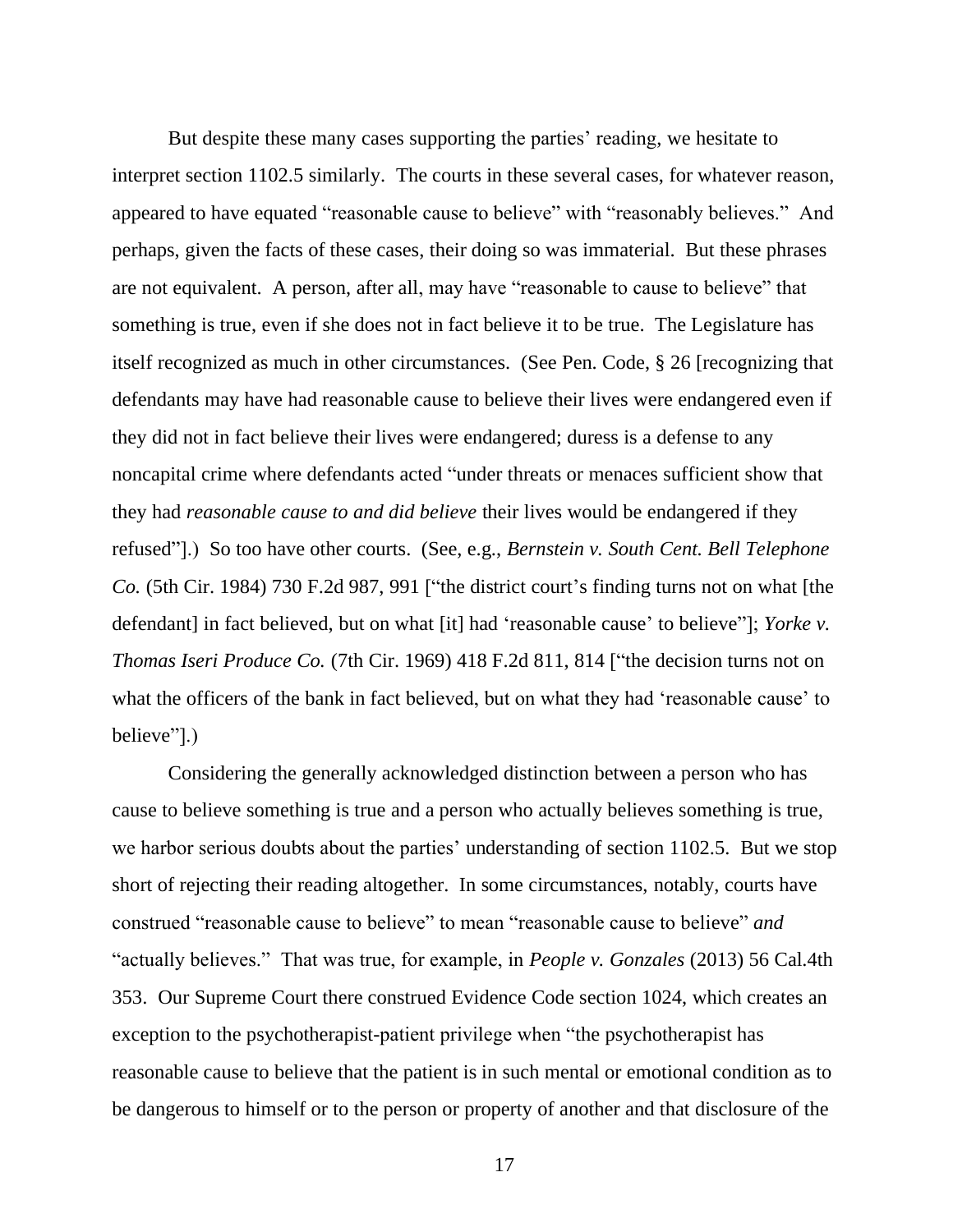communication is necessary to prevent the threatened danger." Although the statute, by its terms, only requires the psychotherapist to have "reasonable cause to believe" the patient is dangerous, the court found a broader interpretation appropriate after considering "the Law Revision Commission Comment accompanying this exception." The court reasoned that this comment "indicates that the drafters intended the exception to come into play only when the therapist has reasonable cause to believe *and* actually believes that the patient is dangerous." (*People v. Gonzales*, *supra*, 56 Cal. 4th at p. 381, fn. 12, italics added.) Perhaps similar considerations could favor a similar reading of section 1102.5. But because, as we turn to next, we conclude that the trial court's decision can be sustained on an alternative ground, we need not pursue this issue further.

#### *III. Legitimate, Nonretaliatory Reason*

We consider next Vatalaro's contention that the County's stated grounds for releasing her from probation "lack[] credence and competent evidence" and were merely a "pretext" for retaliation.

Vatalaro's argument on this point follows from her (and the County's and the trial court's) initial misunderstanding of the governing framework for section 1102.5 claims. Again, all proceeded on the understanding that an employer could defeat an employee's retaliation claim under section 1102.5 if (1) it showed it had a legitimate, nondiscriminatory reason for the adverse employment action and (2) the employee failed to show its proffered reason was merely a pretext for discrimination. But as covered above, their understanding was flawed. Once an employee makes a prima facie case under section 1102.5, the employer must do more than show it had a legitimate, nondiscriminatory reason for the adverse employment action. It must, per section 1102.6, "demonstrate, by clear and convincing evidence, that it would have taken the action in question for legitimate, independent reasons even had the plaintiff not engaged in protected activity." (*Lawson, supra*, 12 Cal.5th at p. 718; see also § 1102.6.) And, as the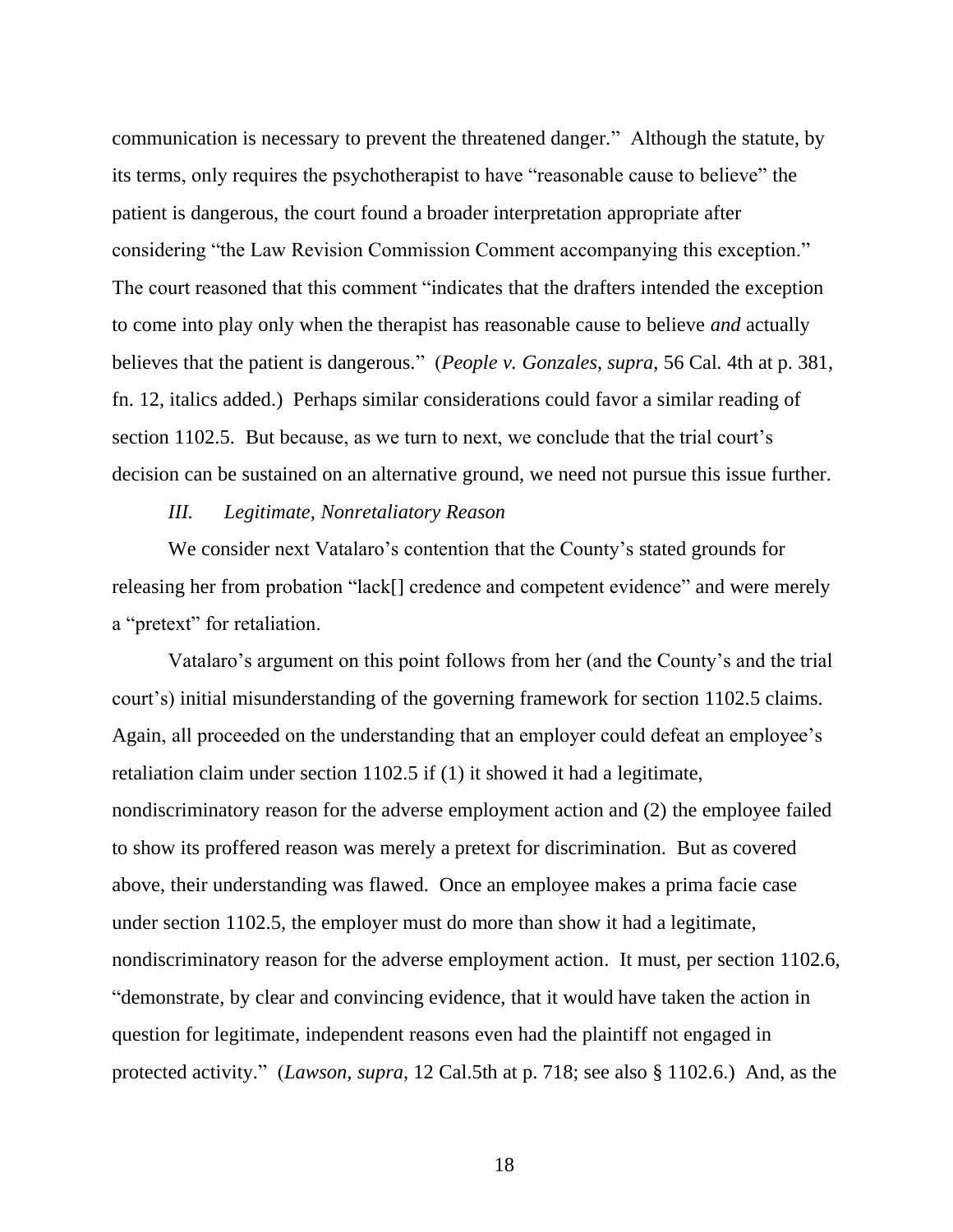*Lawson* court explained, the employee need not "show that the employer's nonretaliatory reason was pretextual." (*Id.* at p. 716.)

Because all parties (and the trial court) relied on the wrong standard at the trial level, and because the parties continued to rely on this standard in their initial briefs on appeal, we asked the parties to submit supplemental briefing to account for *Lawson* and section 1102.6. According to Vatalaro's supplemental briefing, the County's evidence was insufficient to show that her release from probation would have happened even had she not complained that she was working on low-level assignments. But according to the County's supplemental briefing, the County met its burden "to establish by clear and convincing evidence that it would have made the same employment decision without [the] alleged protected conduct." We ultimately agree with the County. Although the County pointed to the wrong standard in its motion for summary judgment, it nonetheless supplied sufficient evidence to satisfy the more demanding standard under section 1102.6. In particular, it demonstrated by clear and convincing evidence that it would have released Vatalaro from probation for legitimate, independent reasons even had Vatalaro not engaged in the allegedly protected conduct.

The County, again, offered three reasons for its decision to release Vatalaro from probation: Vatalaro had been " 'insubordinate, disrespectful, and dishonest.' " Yamasaki described her reasons for reaching this conclusion in a memorandum recommending Vatalaro's release. She stated, for instance, that Vatalaro had been dishonest on several occasions. On one occasion, for example, she noted that Vatalaro "indicated that she could not complete her work as she could not talk directly to" a co-worker during a meeting. Vatalaro explained that Moore had prohibited her from speaking during the meeting. But after Moore said that Vatalaro did speak in the meeting, Vatalaro admitted that she in fact "did participate in the meeting by talking and asking questions."

Yamasaki further stated that Vatalaro had repeatedly been insubordinate and disrespectful. She wrote that Vatalaro repeatedly called several work meetings "a waste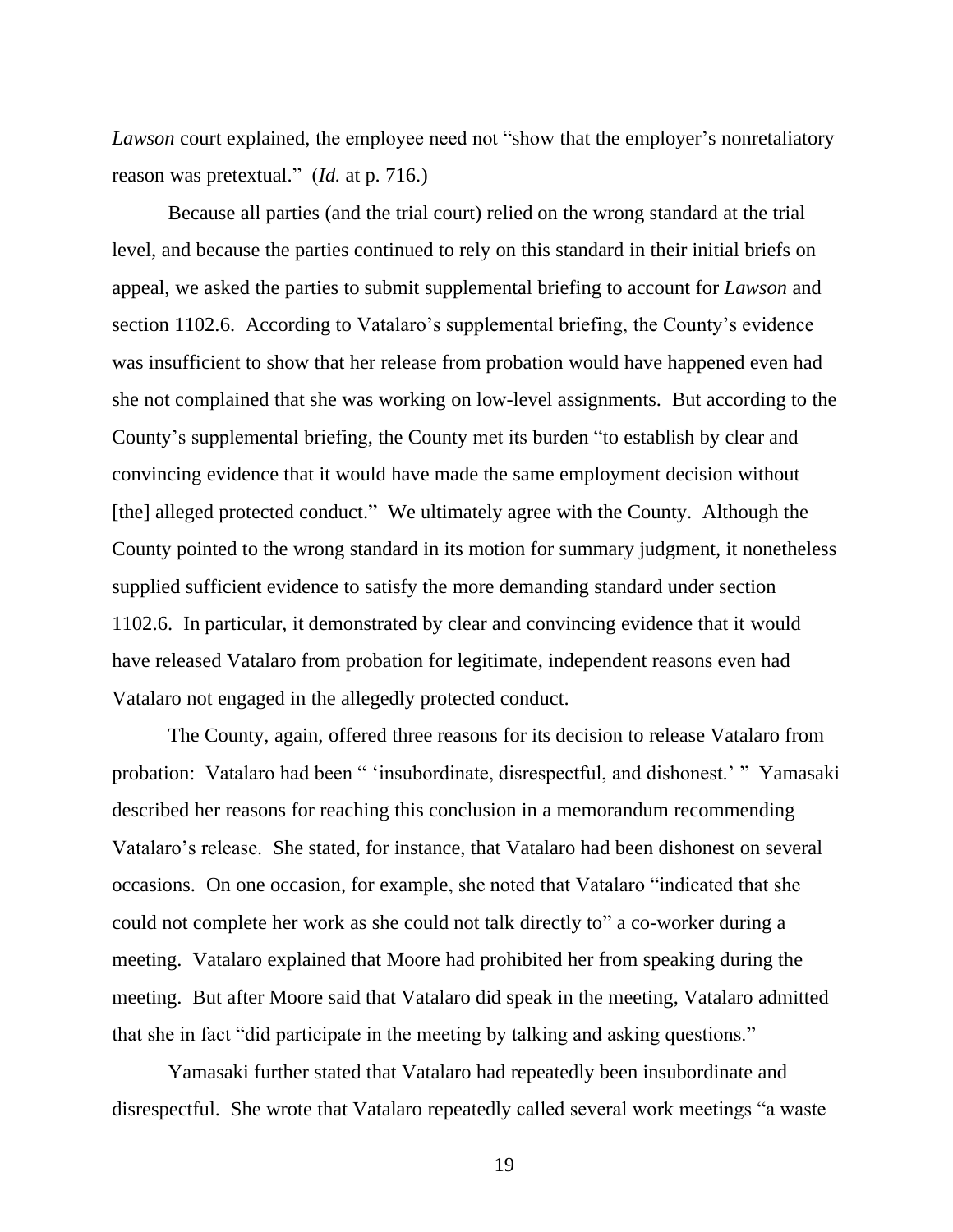of her time" and, on one occasion, declined to meet with her because she thought it would not be a "valuable use of [her] time." She added that after she asked Vatalaro to research test analytics software for staff, Vatalaro "roll[ed] her eyes, look[ed] away, and gestur[ed] with her hands as if it were a waste of time to pursue this for . . . staff." She noted that after she sought Vatalaro's assistance on another occasion, Yamasaki emailed: "Anytime you need another secretary, just let me know." She wrote that after she requested an update from Vatalaro on a project, Vatalaro sent her an email with the subject line "Dear Fran," in reference to a former County employee who had a poor reputation as a manager. She stated that, following a misunderstanding about an assignment, Vatalaro wrote "a disrespectful and unprofessional" email that accused Yamasaki of wasting her time. And she noted, among other things, that Vatalaro expressed dissatisfaction with her job and said she planned to "promote up higher" to a better position.

Vatalaro, as best we can tell, never meaningfully disputed the alleged act of dishonesty discussed above. She did, however, offer additional facts. Yamasaki, again, noted that Vatalaro "indicated that she could not complete her work as she could not talk directly to" a co-worker during a meeting, but she then later admitted she "did participate" in the meeting by talking and asking questions." Touching on this topic at her deposition, Vatalaro maintained that Moore did in fact instruct her not to speak during this meeting. But Yamasaki never said any differently in recommending Vatalaro's release. She instead accused Vatalaro of acting dishonestly because she "indicated that she could not complete her work as she could not talk directly to" the co-worker during the meeting, even though she ultimately conceded she "did participate in the meeting by talking and asking questions." Whether Moore initially instructed Vatalaro not to speak in the meeting thus appears to have been immaterial to Yamasaki's reasoning for finding Vatalaro acted dishonestly.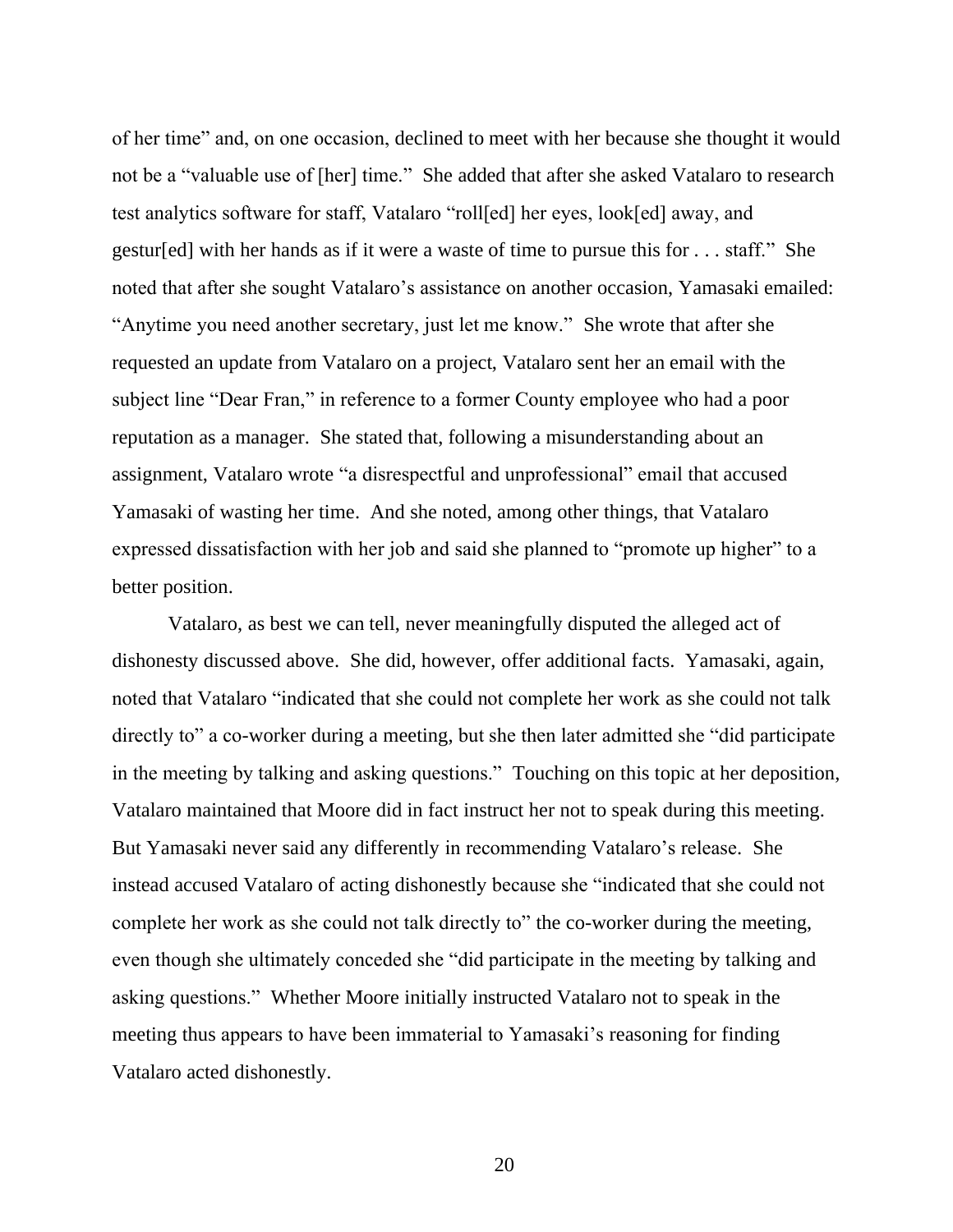Vatalaro also, as far as we can tell, never disputed the alleged acts of disrespectful and insubordinate conduct discussed above. And considering the undisputed evidence of her emails, her declining to do so is perhaps not surprising. Early in Vatalaro's tenure as an ASO III, for instance, Yamasaki emailed Vatalaro to set up a one-on-one meeting and mentioned some agenda topics for the meeting. But Vatalaro responded that "[t]hese agenda items have already been given to you as far as updates go." She then added: "I would like to make valuable use of my time so if there is something more you would like to discuss please let me know or else we could discuss these through a phone call." In a separate email, to give another example, Vatalaro accused Yamasaki of wasting her time by failing to sufficiently clarify an assignment, writing: "You know, you could have saved a whole lot of time if you just would have said that an hour ago." And in another email, to give one last example, Vatalaro sent her an email with the subject line "Dear Fran"—again, in apparent reference to a former County employee who had a poor reputation as a manager. Not surprisingly, Yamasaki regarded Vatalaro as acting disrespectful and insubordinate in these instances.

Even Vatalaro acknowledged her shortcomings at one point, at least in part. According to her own notes, during a phone call with Yamasaki, Yamasaki described "how difficult it's been working with [Vatalaro] because she has felt that [Vatalaro] ha[s] been distant and unwilling to cooperate." In attempting to justify her conduct, Vatalaro noted that Callejas had told her before she started her new role that Yamasaki "didn't want [her] in the management position." She then asked: "[H]ow do you expect me to react when I'm being told that I'm moving under a manager who doesn't want me and was forced to move me into the position . . . ?" Even Vatalaro, then, appeared to at least acknowledge that she had been "difficult" to work with, "distant," and "unwilling to cooperate."

Considering these and other facts in the record, we conclude that the County's undisputed evidence would require a reasonable factfinder to find it "highly probable"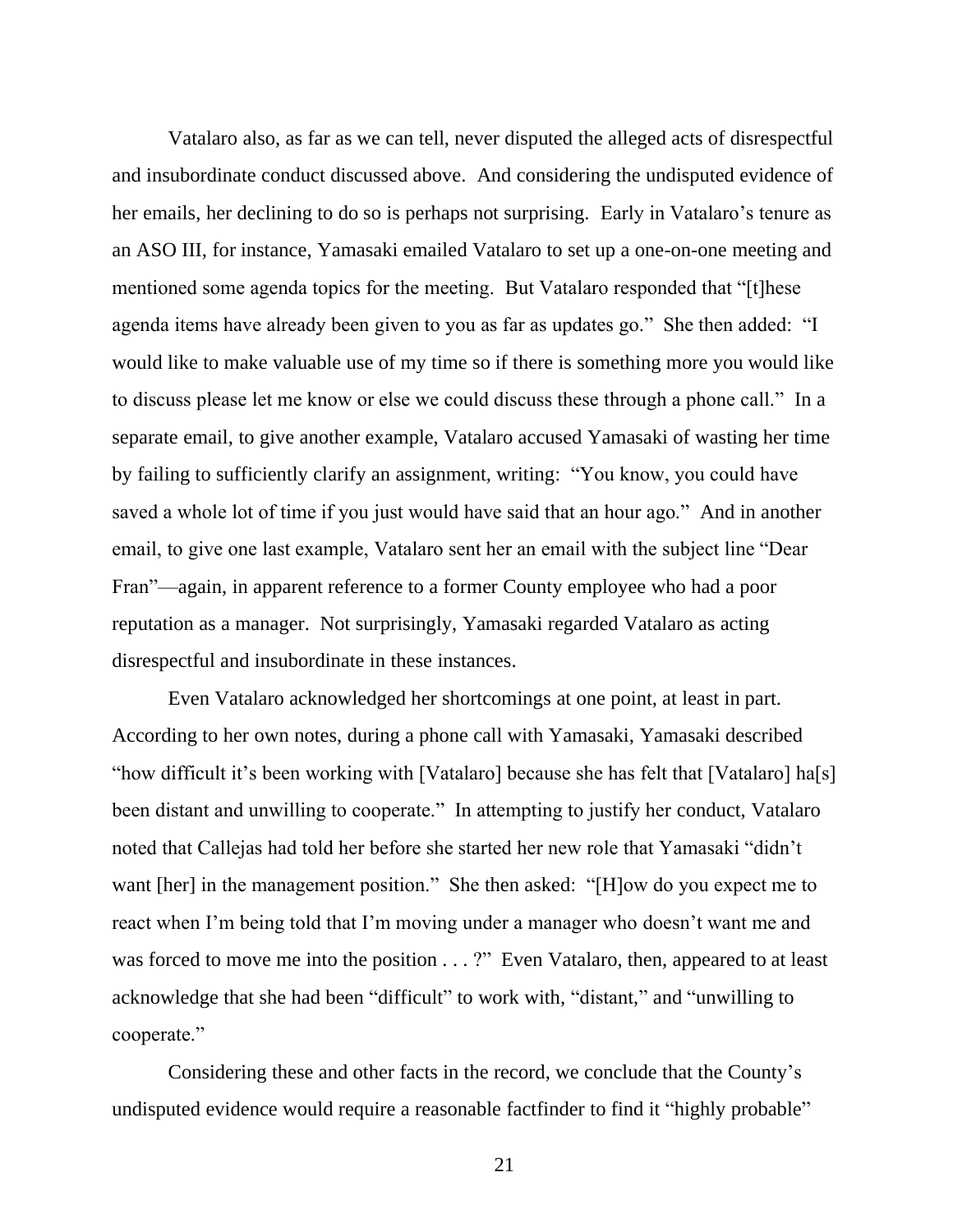that the County's decision to release Vatalaro from probation would have occurred for legitimate, independent reasons even if Vatalaro had not complained about working on low-level assignments. (*Conservatorship of O.B.* (2020) 9 Cal.5th 989, 1011-1012 [discussing appellate review of findings made under the clear-and-convincing evidence standard].) We find, that is, that the County presented sufficient undisputed evidence to satisfy its burden under section 1102.6 on summary judgment. We also find that Vatalaro failed to raise any triable issue of material fact that would preclude summary judgment in this case.

Although Vatalaro's claims the County's evidence falls short for several reasons, we find none of her arguments raise a triable issue as to any material fact. She first attempts to mischaracterize the County's reasoning for dismissing her. In her telling, the County's "underlying facts supporting a release from probation rest solely on the fact that Vatalaro was not a 'potted plant' and that she continued to try to right what she perceived was a wrong—the fact that she was being forced to work below class without any recourse." But that is not a fair characterization. As covered, Yamasaki detailed specific instances in which Vatalaro had been "insubordinate, disrespectful, and dishonest." And again, even Vatalaro appeared to acknowledge that she had been "difficult" to work with, "distant," and "unwilling to cooperate." Vatalaro's contrary characterization of the facts finds no support in the record.

Vatalaro also argues that the County's stated reasons for releasing her from probation were "factually baseless" because she "was a competent employee," "was never coached or disciplined," and "was never provided assignments where she could manage or provide leadership." But all these arguments are either immaterial or lack evidentiary support. First, we accept that Vatalaro was generally "a competent employee." Even the County does not appear to dispute this point. But Vatalaro's general competency as an employee is not material to this case, which concerns the County's adverse employment action based on her "insubordinate, disrespectful, and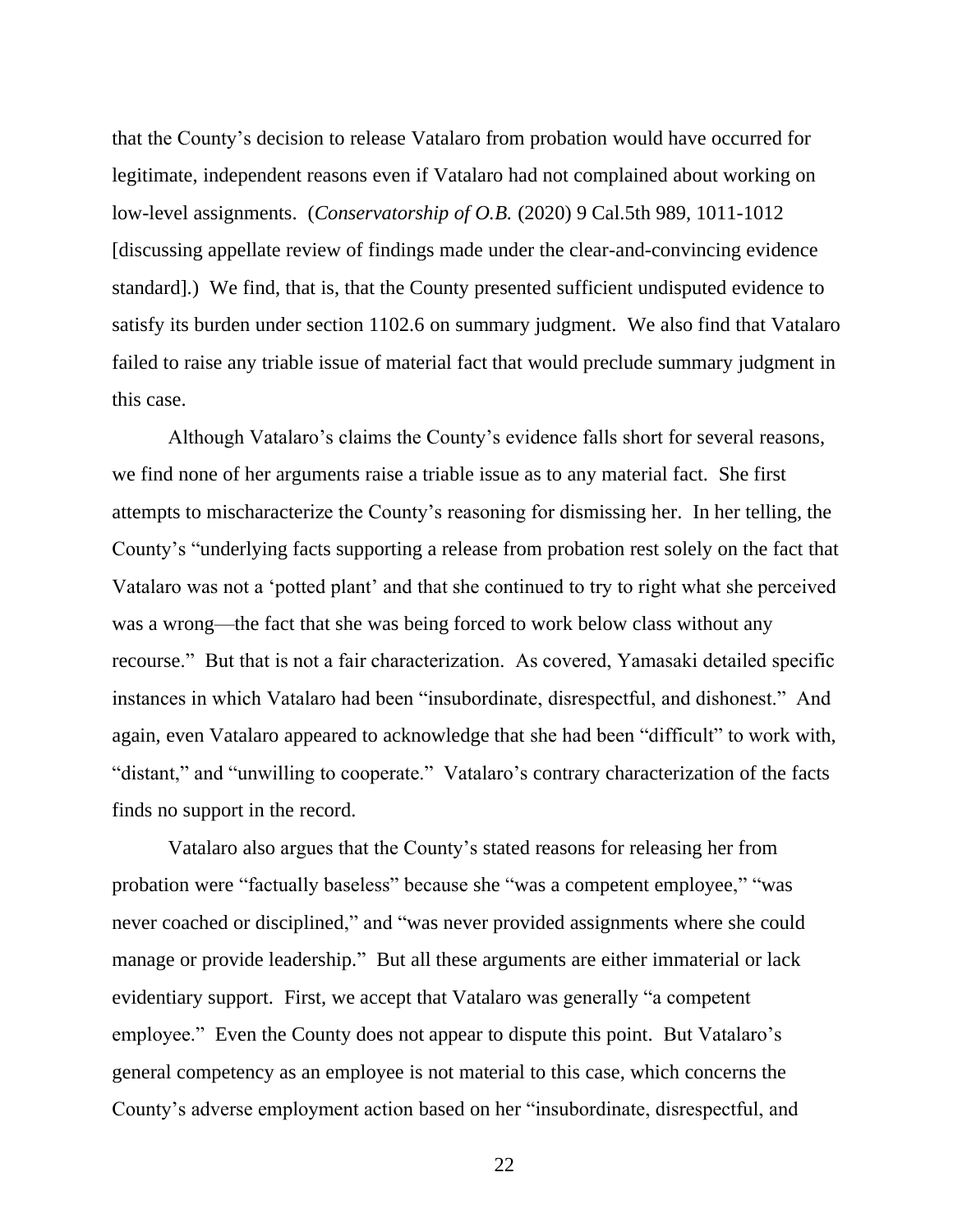dishonest" conduct, not the quality of her work. Second, although Vatalaro contends she "was never provided assignments where she could manage or provide leadership," she fails to support her contention with supportive facts. And in any event, in her memorandum recommending Vatalaro's release, Yamasaki noted that she tried to place Vatalaro in charge of managing data entry staff. But Vatalaro called it "a dump job," complained "there were lots of personnel problems with staff in the unit," and stated that Moore should continue to supervise the unit—something that Vatalaro never appears to have disputed. Lastly, although Vatalaro claims that she was "never coached or disciplined," her record citations only show that she was never coached or disciplined in writing. According to Yamasaki and Callejas, however, she was coached and disciplined orally. Yamasaki testified that she gave Vatalaro an "oral warning," expressed "concern[] about her probationary status," and "coach[ed] her on areas of improvement." Callejas, in turn, testified that she coached Vatalaro about steps she could take to "work better with [Yamasaki]," including advising her to be careful on her use of sarcasm. Vatalaro never disputes this testimony. Nor does she dispute that, before her release, Yamasaki and Moore prepared a written agenda discussing her perceived shortcomings and discussed these issues with her in a meeting.

Vatalaro next suggests that the County's stated reasons should not be accepted because "[n]either of Vatalaro's supervisors involved with writing and signing the letter [recommending release] verified any of the facts which formed the basis for Vatalaro's release from probation." Vatalaro, in other words, appears to fault Yamasaki for relying solely on unverified complaints against Vatalaro to justify her decision recommending Vatalaro's release from probation. But nothing in the record supports her claim. Yamasaki made clear that she relied principally on her own personal interactions with Vatalaro. She noted, for instance, that she heard Vatalaro repeatedly call meetings a waste of time, she received an email from Vatalaro refusing to meet with her because she thought it would not be a "valuable use of [her] time," and she heard Vatalaro claim that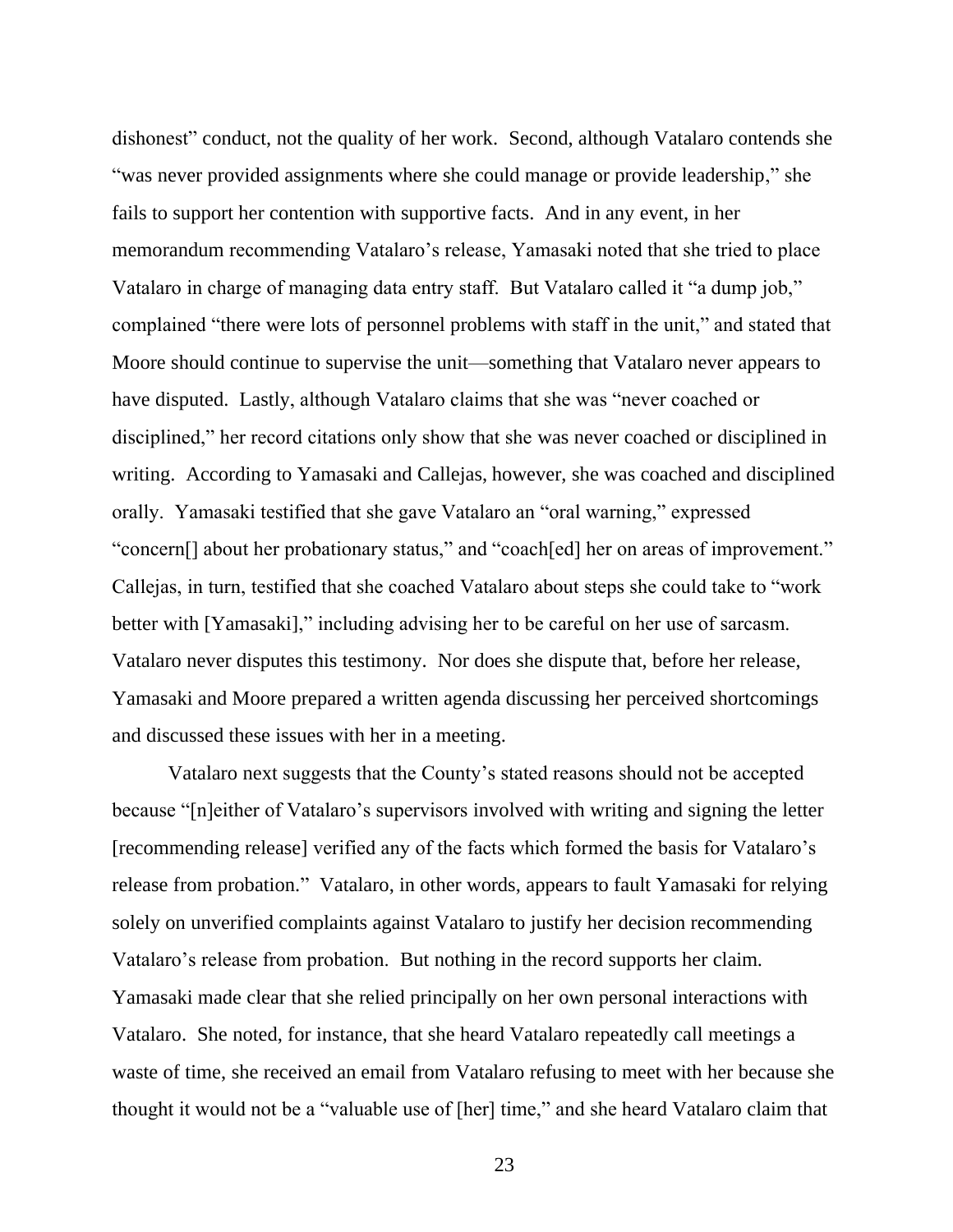"she could not complete her work as she could not talk directly to" a co-worker during a meeting, even though Vatalaro later conceded that she in fact "did participate in the meeting by talking and asking questions." As this and other evidence show, Yamasaki did not rely solely on unverified complaints against Vatalaro, as Vatalaro suggests; she instead relied principally on her own personal interactions with Vatalaro.

Finally, Vatalaro suggests that two of the County's stated reasons could not support the decision releasing her from probation. First, she asserts that Yamasaki claimed she "did not get along with staff . . . based upon an incident that occurred in 2013—two years before Vatalaro took the ASO III position." Second, she claims that Yamasaki accused her of lying after she reported that Yamasaki and Moore had harassed her. But Vatalaro's arguments appear to be premised on a misunderstanding of the record. Nothing in Yamasaki's memorandum recommending Vatalaro's release alludes to Vatalaro's failure to get along with staff in 2013 nor accuses Vatalaro of raising false claims of harassment. And although Yamasaki's memorandum, as discussed, detailed various specific incidents when Vatalaro allegedly acted insubordinate, disrespectful, and dishonest, Vatalaro generally, if not entirely, ignores these incidents.

In sum, because the County met its burden under section 1102.6 to show that it would have released Vatalaro from probation for legitimate, independent reasons even if Vatalaro had never complained about her assignments, and because Vatalaro has failed to raise any triable issue of material fact on this issue, we conclude that the trial court properly granted judgment in the County's favor. (Cf. *Gonzalez v. City of New York* (S.D.N.Y. 2020) 442 F.Supp.3d 665, 697-698 [finding, under a framework similar to the one described in section 1102.6, that the "Defendants have met their burden to show that they would have failed to interview [an employee for a position] even if he had never filed the Internal Grievance or lodged other complaints," based on evidence the employee "was excessively absent and insubordinate and lied [about his job title] on [a] questionnaire"] *aff'd Gonzalez v. City of New York* (2d Cir. 2021) 845 Fed.Appx. 11.)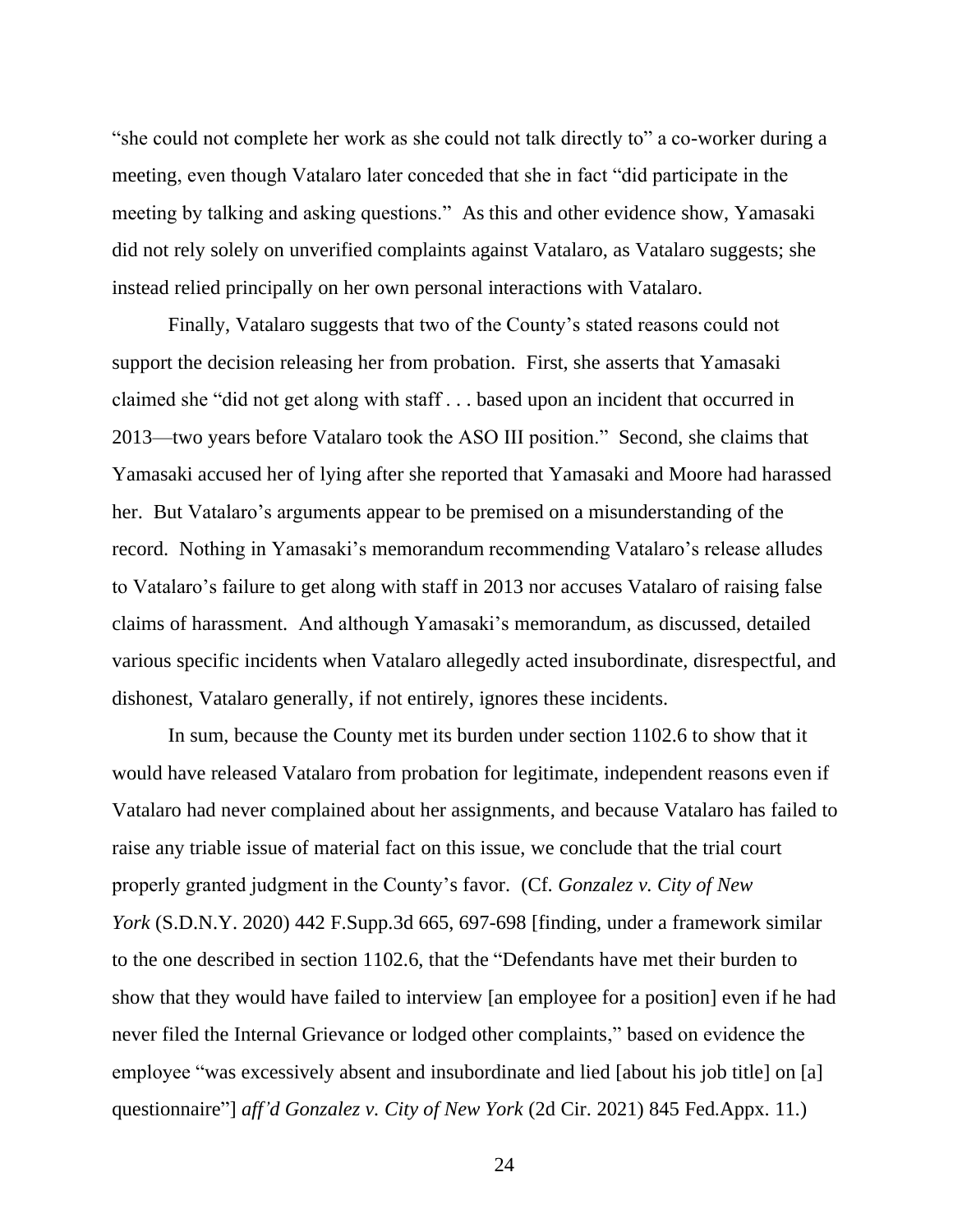# DISPOSITION

The judgment is affirmed. The County is entitled to recover its costs on appeal. (Cal. Rules of Court, rule 8.278(a).)

> $\vert s \vert$ , , BLEASE, Acting P. J.

We concur:

 $\vert s \vert$ , HULL, J.

 $\langle s \rangle$ , KRAUSE, J.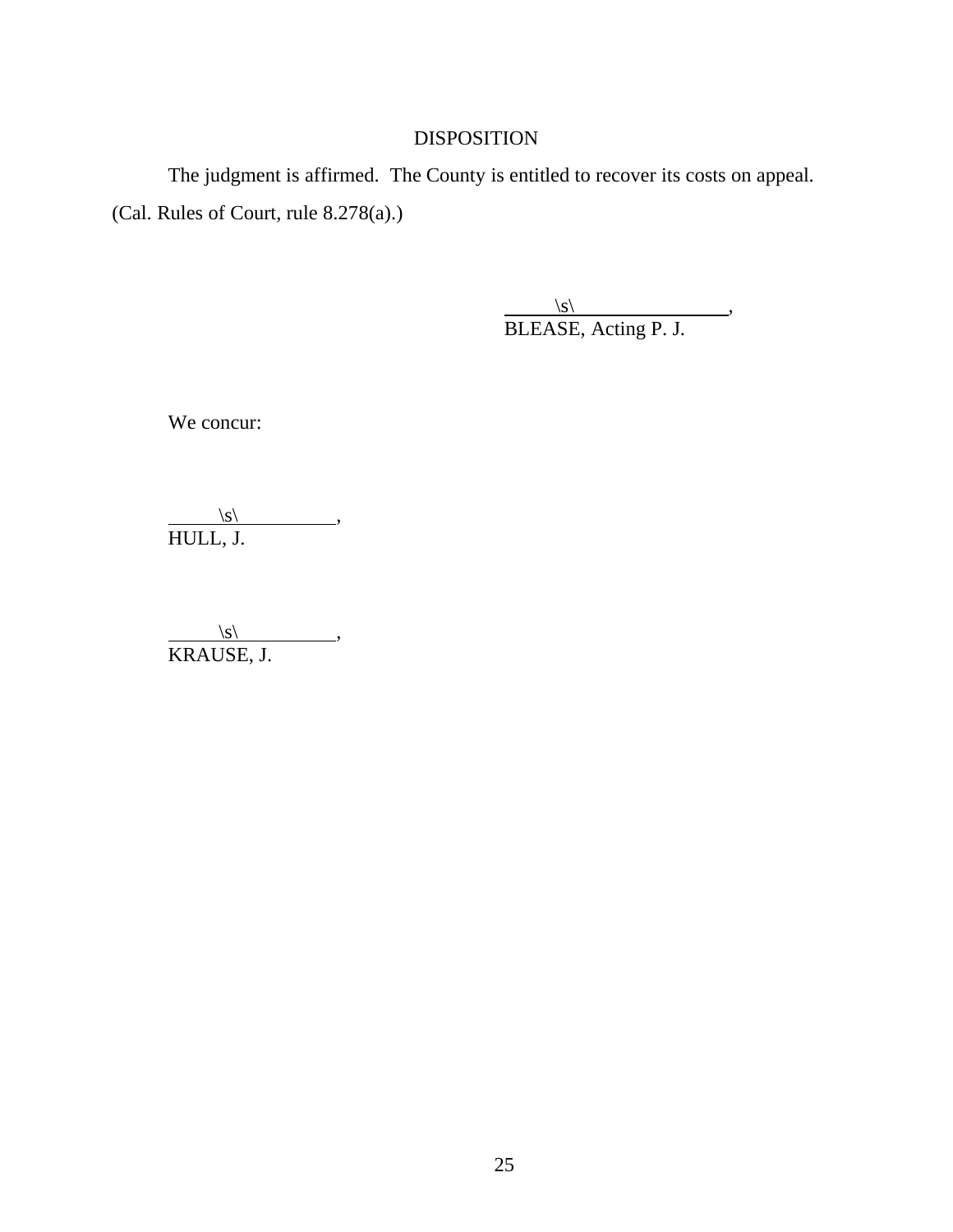### CERTIFIED FOR PUBLICATION

# IN THE COURT OF APPEAL OF THE STATE OF CALIFORNIA THIRD APPELLATE DISTRICT

(Sacramento)

----

CYNTHIA VATALARO,

Plaintiff and Appellant,

v.

COUNTY OF SACRAMENTO,

Defendant and Respondent.

(Super. Ct. No. 34-2017- 00207387-CU-WT-GDS)

C090896

ORDER CERTIFYING OPINION FOR PUBLICATION

THE COURT:

The opinion in the above-entitled matter filed on May 5, 2022, was not certified for publication in the Official Reports. For good cause it now appears that the opinion should be published in the Official Reports and it is so ordered.